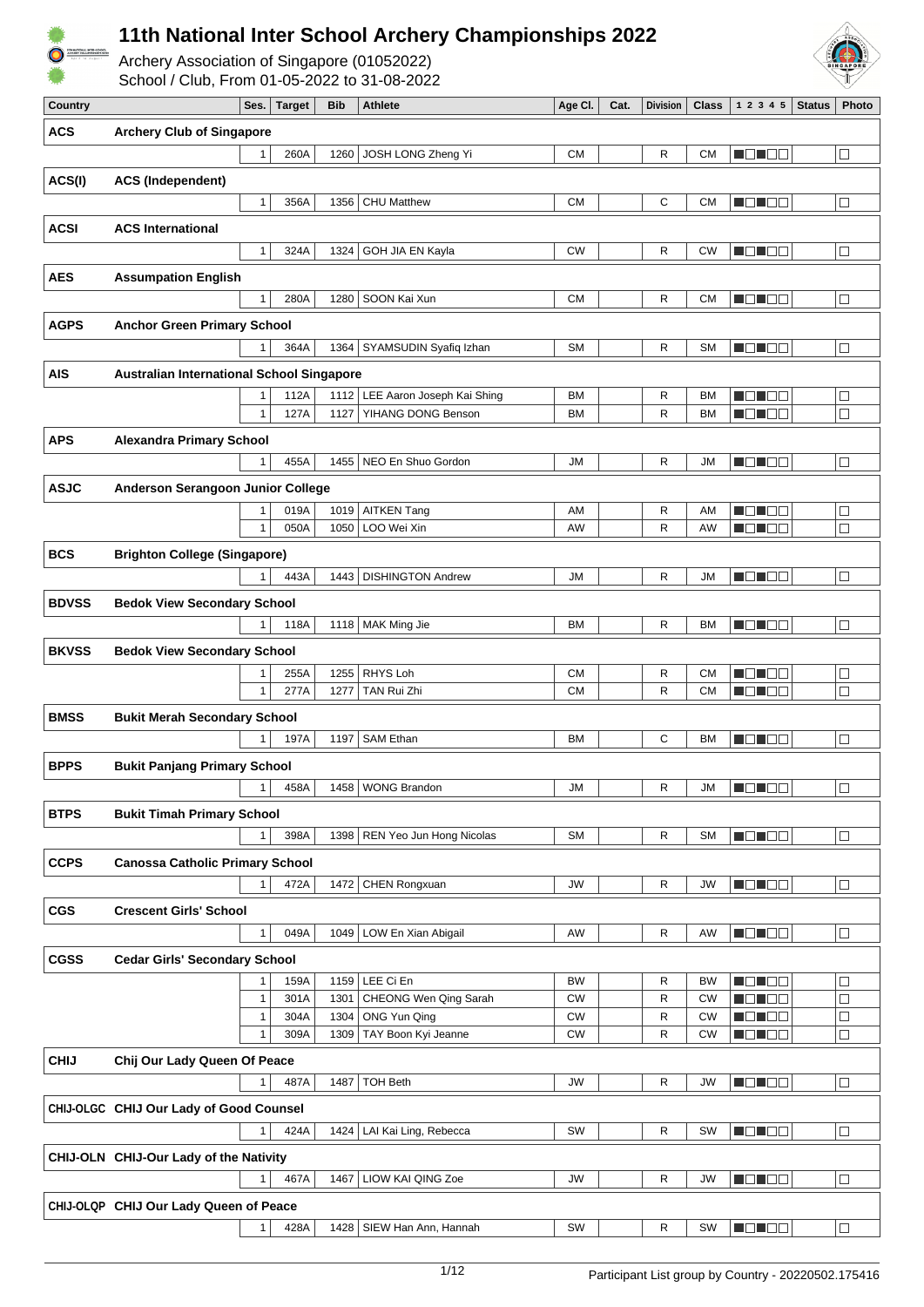

Archery Association of Singapore (01052022)





| <b>CHS</b>  | <b>Catholic High School</b>               |                              |              |              |                                             |                        |        |                        |                    |                  |
|-------------|-------------------------------------------|------------------------------|--------------|--------------|---------------------------------------------|------------------------|--------|------------------------|--------------------|------------------|
|             |                                           | $\mathbf{1}$                 | 459A         | 1459         | TOH Joshua                                  | JM                     | R      | JM                     | MON E E            | $\Box$           |
| <b>CIS</b>  | <b>Canadian International School</b>      |                              |              |              |                                             |                        |        |                        |                    |                  |
|             |                                           | 1                            | 323A         | 1323         | HU Zimo                                     | <b>CW</b>              | R      | <b>CW</b>              | MO HOO             | $\Box$           |
|             |                                           | $\mathbf{1}$                 | 382A         |              | 1382 HU Ziyang                              | <b>SM</b>              | R      | <b>SM</b>              | N DI DE            | $\Box$           |
| <b>CJC</b>  | <b>Catholic Junior College</b>            |                              |              |              |                                             |                        |        |                        |                    |                  |
|             |                                           | 1                            | 051A         | 1051         | <b>GOU Louis</b>                            | AM                     | C      | AM                     | M O H O W          | $\Box$           |
|             |                                           | $\mathbf{1}$<br>$\mathbf{1}$ | 008A<br>047A | 1008<br>1047 | TAN Rui Heng K-ian<br>LAU XING YI Janice    | AM<br>AW               | R<br>R | AM<br>AW               | MO U O U<br>MB 188 | $\Box$<br>$\Box$ |
|             |                                           |                              |              |              |                                             |                        |        |                        |                    |                  |
| <b>CKC</b>  | <b>CHIJ Katong Convent</b>                |                              |              |              |                                             |                        |        |                        |                    |                  |
|             |                                           | 1                            | 310A         |              | 1310   CHRISTABELLE TAN Yuyun               | <b>CW</b>              | R      | <b>CW</b>              | MONDE              | $\Box$           |
| <b>CPS</b>  | <b>Canberra Primary School</b>            |                              |              |              |                                             |                        |        |                        |                    |                  |
|             |                                           | 1<br>$\mathbf{1}$            | 479A<br>379A | 1479<br>1379 | <b>IMRAN Sophia</b><br><b>VISHNU Brihat</b> | <b>JW</b><br><b>SM</b> | R<br>R | <b>JW</b><br><b>SM</b> | HE HEE<br>N ON DE  | $\Box$<br>$\Box$ |
|             |                                           | $\mathbf{1}$                 | 431A         | 1431         | RUZSICSKA Caitlyn                           | SW                     | R      | SW                     | M O U O U          | $\Box$           |
| <b>CTSS</b> | <b>Clementi Town Secondary School</b>     |                              |              |              |                                             |                        |        |                        |                    |                  |
|             |                                           | 1                            | 140A         | 1140         | PEH Yun How Howard                          | <b>BM</b>              | R      | <b>BM</b>              | U QI BE            | $\Box$           |
|             |                                           | 1                            | 267A         | 1267         | LIM CONG DE Darren                          | <b>CM</b>              | R      | <b>CM</b>              | MEN BE             | $\Box$           |
|             |                                           | 1                            | 278A         | 1278         | SEOW Jin Jie Jyan                           | <b>CM</b>              | R      | <b>CM</b>              | $\Box\Box$<br>HU I | $\Box$           |
|             |                                           | 1                            | 342A         | 1342         | NG Kai Ning                                 | <b>CW</b>              | R      | <b>CW</b>              | 80 E E             | $\Box$           |
| <b>DCS</b>  | <b>Dulwich College Singapore</b>          |                              |              |              |                                             |                        |        |                        |                    |                  |
|             |                                           | 1<br>$\mathbf{1}$            | 137A         | 1137<br>1396 | <b>COLLINGS Ben</b>                         | <b>BM</b><br><b>SM</b> | R<br>R | <b>BM</b><br><b>SM</b> | n din Ele          | $\Box$           |
|             |                                           | 1                            | 396A<br>430A | 1430         | JAMES MCPHAIL Quillan<br><b>ITO Mahiro</b>  | SW                     | R      | SW                     | $\Box$<br>MO NO W  | $\Box$<br>$\Box$ |
| <b>DIC</b>  | <b>Dimensions International College</b>   |                              |              |              |                                             |                        |        |                        |                    |                  |
|             |                                           | 1                            | 469A         |              | 1469   SHEIK NIZAMUDDIN Nawfa Rohaiya       | JW                     | R      | <b>JW</b>              | MON OO             | $\Box$           |
| <b>DLSS</b> |                                           |                              |              |              |                                             |                        |        |                        |                    |                  |
|             | De La Selle School                        | $\mathbf{1}$                 | 473A         | 1473         | VENKATESH Meddha                            | JW                     | R      | <b>JW</b>              | NON EE             | $\Box$           |
|             |                                           |                              |              |              |                                             |                        |        |                        |                    |                  |
| <b>DSS</b>  | <b>Dunman Secondary School</b>            |                              |              |              |                                             |                        |        |                        |                    |                  |
|             |                                           | 1                            | 257A         | 1257         | SALAHUDEEN Sheik Hussein                    | <b>CM</b>              | R      | <b>CM</b>              | MON BE             | $\Box$           |
| <b>DZPS</b> | Da Zhong Primary School                   |                              |              |              |                                             |                        |        |                        |                    |                  |
|             |                                           | 1                            |              |              | 404A   1404   MANIAM Vian J.                | ${\sf SM}$             | R      | SM                     | <b>NONDO</b>       | $\Box$           |
| <b>EFSS</b> | <b>EDGE FIELD SECONDARY SCHOOL</b>        |                              |              |              |                                             |                        |        |                        |                    |                  |
|             |                                           | 1                            | 256A         | 1256         | PUTRA AZHAR Muhammad Mika Haziq             | <b>CM</b>              | R      | <b>CM</b>              | MON DE             | □                |
| <b>EJC</b>  | <b>Eunoia Junior College</b>              |                              |              |              |                                             |                        |        |                        |                    |                  |
|             |                                           | $\mathbf{1}$                 | 026A         | 1026         | SIAUW Yu Hern                               | AM                     | R      | AM                     | MONDE              | $\Box$           |
|             |                                           | $\mathbf{1}$                 | 048A         | 1048         | <b>LING YAN Phoebe</b>                      | AW                     | R      | AW                     | MO NOG             | $\Box$           |
| <b>FCSS</b> | <b>Fuchun Secondary School</b>            |                              |              |              |                                             |                        |        |                        |                    |                  |
|             |                                           | $\mathbf{1}$                 | 300A         |              | 1300 LIM Shi Qi                             | <b>CW</b>              | R      | <b>CW</b>              | MONDER             | $\Box$           |
| <b>FGPS</b> | Fern Green Primary School                 |                              |              |              |                                             |                        |        |                        |                    |                  |
|             |                                           | 1                            | 461A         | 1461         | FU Jun Xiang, Aiden                         | ЛU                     | R      | ЛU                     | MONDE,             | $\Box$           |
| <b>FHSS</b> | <b>Fuhua Secondary School</b>             |                              |              |              |                                             |                        |        |                        |                    |                  |
|             |                                           | $\mathbf{1}$                 | 283A         | 1283         | WONG Han Qian                               | <b>CM</b>              | R      | <b>CM</b>              | MON DO             | $\Box$           |
| <b>GESS</b> | <b>Gan Eng Seng School</b>                |                              |              |              |                                             |                        |        |                        |                    |                  |
|             |                                           | $\mathbf{1}$                 | 165A         | 1165         | LIEW Xin Yu                                 | BW                     | R      | <b>BW</b>              | N ON OO            | $\Box$           |
|             |                                           | $\mathbf{1}$                 | 180A         | 1180         | TAN Yi Xuan Heidi                           | BW                     | R      | <b>BW</b>              | M O N O M          | $\Box$           |
| <b>GMSS</b> | <b>Geylang Methodist Secondary School</b> |                              |              |              |                                             |                        |        |                        |                    |                  |
|             |                                           | $\mathbf{1}$                 | 027A         | 1027         | WONG Kin Oon Aidan                          | AM                     | R      | AM                     | MON BE             | $\Box$           |
| <b>GRPS</b> | <b>Greenridge Primary School</b>          |                              |              |              |                                             |                        |        |                        |                    |                  |
|             |                                           | 1                            | 391A         | 1391         | <b>WONG Eahen</b>                           | <b>SM</b>              | R      | <b>SM</b>              | MO HOO             | □                |
| <b>GYSS</b> | <b>Guangyang Secondary School</b>         |                              |              |              |                                             |                        |        |                        |                    |                  |
|             |                                           |                              |              |              |                                             |                        |        |                        |                    |                  |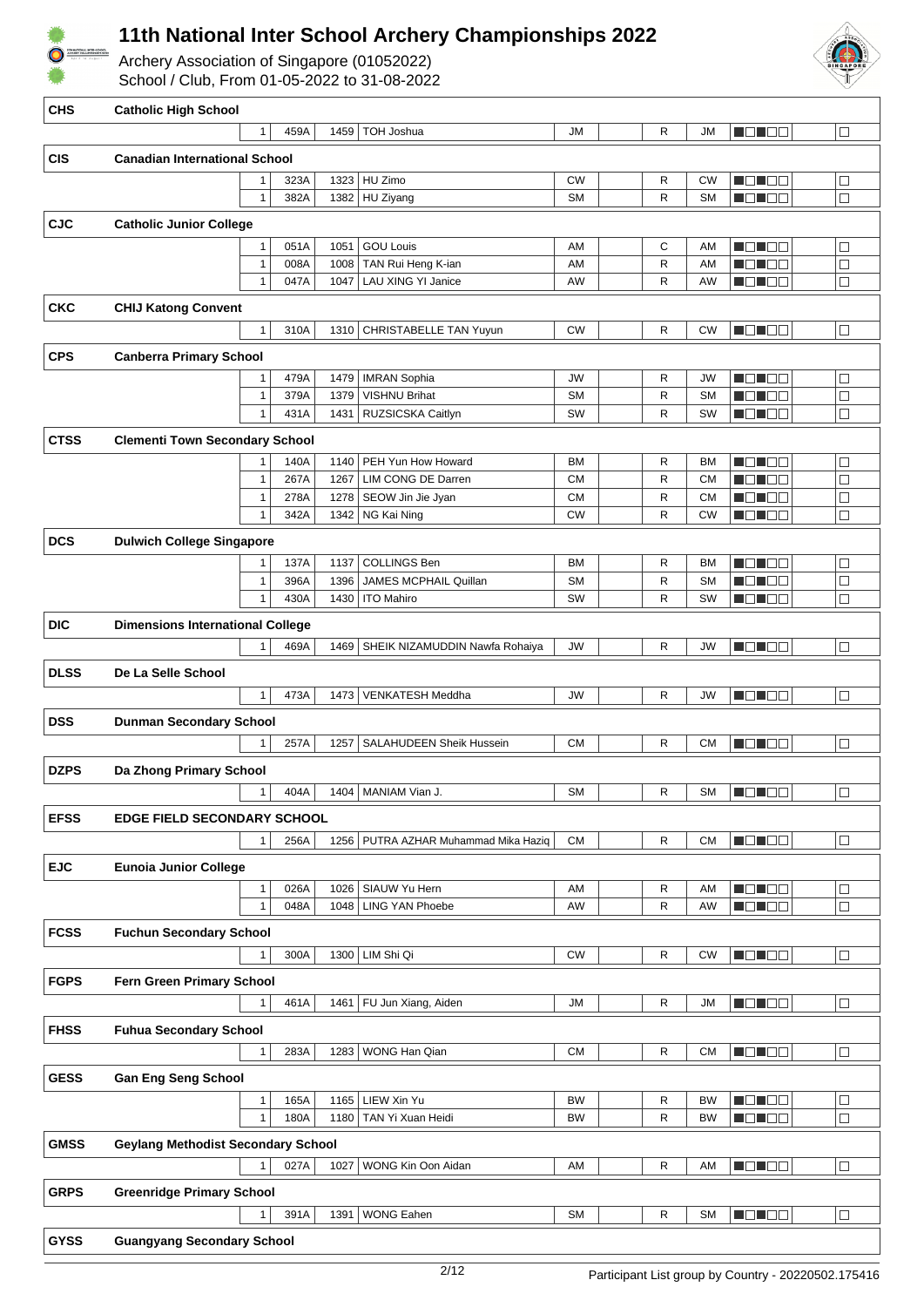

Archery Association of Singapore (01052022) School / Club, From 01-05-2022 to 31-08-2022



 $\Box$ 

**Bonoo** 

1 | 281A | 1281 | WEE Kaeden | CM | | R | CM

|  | Kaede<br>$-$ |
|--|--------------|
|  |              |
|  |              |

| <b>HCIS</b> | Hwa Chong International School        |                              |              |              |                                          |                        |        |                        |                    |             |
|-------------|---------------------------------------|------------------------------|--------------|--------------|------------------------------------------|------------------------|--------|------------------------|--------------------|-------------|
|             |                                       | 1                            | 001A         | 1001         | <b>CHIANG King</b>                       | AM                     | R      | AM                     | NOTEE              | □           |
|             |                                       | $\mathbf{1}$                 | 084A         | 1084         | SHERAB Alex Lobsang                      | BM                     | R      | BM                     | N EN E E           | Е           |
|             |                                       | $\mathbf{1}$                 | 085A         | 1085         | WONGTREENATRKOON Jirapas                 | BM                     | R      | BM                     | N DI BO            | □           |
|             |                                       | $\mathbf{1}$                 | 349A         |              | 1349   LEE Dominic Lee Jie Rui           | CМ                     | С      | СМ                     | MOL DE             | ⊏           |
|             |                                       | $\mathbf{1}$                 | 003A         | 1003         | <b>DING ErKai</b>                        | AM                     | R      | AM                     | Maria 1919         | □           |
|             |                                       | $\mathbf{1}$                 | 004A         |              | 1004   DING ErKang                       | AM                     | R      | AM                     | N DI BE            | $\Box$      |
|             |                                       | $\mathbf{1}$                 | 002A         |              | 1002   GAVIN CHONG Yue Sheng             | AM                     | R      | AM                     |                    | □           |
|             |                                       | $\mathbf{1}$                 | 005A         |              | 1005   LEI Haochen                       | AM                     | R      | AM                     | M O N O W          | □           |
|             |                                       | $\mathbf{1}$                 | 006A         | 1006         | TAN Shao En                              | AM                     | R      | AM                     | MON O O            | □           |
|             |                                       | $\mathbf{1}$<br>$\mathbf{1}$ | 007A<br>030A | 1007         | TAY Yang, Jaxon<br>CHAN Jee Yee, Anne    | AM<br>AW               | R<br>R | AM                     | N DI BE            | $\Box$<br>Е |
|             |                                       | $\mathbf{1}$                 | 033A         | 1030<br>1033 | CHLOE TAN Jin Hann                       | AW                     | R      | AW<br>AW               | N DI DE<br>MOL DE  | ⊏           |
|             |                                       | $\mathbf{1}$                 | 031A         | 1031         | GOH Si Xuan, Joy                         | AW                     | R      | AW                     | MON OO             | □           |
|             |                                       | $\mathbf{1}$                 | 032A         | 1032         | HO Yim Kee                               | AW                     | R      | AW                     | <u> Die Bi</u>     | □           |
|             |                                       | $\mathbf{1}$                 | 034A         | 1034         | TAN Sze Wei                              | AW                     | R      | AW                     | MON 80             | Е           |
|             |                                       | $\mathbf{1}$                 | 079A         |              | 1079 CHEW Yee Heng (Zhou Yiheng)         | ВM                     | R      | BM                     | MOMOO              | Е           |
|             |                                       | $\mathbf{1}$                 | 078A         | 1078         | JAYDEN DANI CHEN Yi Heng                 | BM                     | R      | ВM                     | N ON OO            | □           |
|             |                                       | $\mathbf{1}$                 | 080A         | 1080         | KOO Yi Hang Aden                         | BM                     | R      | ВM                     | N DI BE            | $\Box$      |
|             |                                       | $\mathbf{1}$                 | 081A         | 1081         | LAM Jirawat Jean-Kidd                    | BM                     | R      | ВM                     | M D H B B          | c           |
|             |                                       | $\mathbf{1}$                 | 082A         | 1082         | LAU Zon Onn                              | ВM                     | R      | BM                     | MONDE              | Е           |
|             |                                       | $\mathbf{1}$                 | 083A         | 1083         | TAY Xi Bob                               | ВM                     | R      | <b>BM</b>              | MON 80             | □           |
|             |                                       | $\mathbf{1}$                 | 154A         | 1154         | FAITH NG En Chih                         | <b>BW</b>              | R      | <b>BW</b>              | N ON OO            | □           |
|             |                                       | $\mathbf{1}$                 | 150A         |              | 1150   HOU Sandara Kyrei Tee             | <b>BW</b>              | R      | BW                     | <u>i di Ba</u>     | ⊏           |
|             |                                       | $\mathbf{1}$                 | 151A         | 1151         | <b>IRAWADY</b> Ivana                     | <b>BW</b>              | R      | <b>BW</b>              | N ON OO            | Е           |
|             |                                       | $\mathbf{1}$                 | 153A         | 1153         | JOYCELINE Narceylia                      | <b>BW</b>              | R      | ВW                     | N ON OC            | $\Box$      |
|             |                                       | $\mathbf{1}$                 | 152A         |              | 1152 LUO Zhixuan                         | <b>BW</b>              | R      | <b>BW</b>              | N O N O O          | $\Box$      |
|             |                                       | $\mathbf{1}$<br>$\mathbf{1}$ | 155A<br>158A | 1155<br>1158 | ONG Natasha Agam<br>SAMANTHA WOON Sze-En | <b>BW</b><br><b>BW</b> | R<br>R | <b>BW</b><br><b>BW</b> | ME HEL<br>MO MO W  | ⊏<br>□      |
|             |                                       | $\mathbf{1}$                 | 156A         |              | 1156   WANG Chuhan                       | <b>BW</b>              | R      | <b>BW</b>              | MON OO             | ⊏           |
|             |                                       | $\mathbf{1}$                 | 157A         | 1157         | WEE KE Xuan Kate                         | <b>BW</b>              | R      | <b>BW</b>              | <u> Die Bi</u>     | □           |
|             |                                       | $\mathbf{1}$                 | 220A         | 1220         | <b>CHIANG Le</b>                         | <b>CM</b>              | R      | СМ                     | MEN EE             | ⊏           |
|             |                                       | $\mathbf{1}$                 | 222A         | 1222         | EVAN SEAH khai Shiong (Xu Kaixiang)      | <b>CM</b>              | R      | CМ                     | <u> Liberal Bi</u> | □           |
|             |                                       | $\mathbf{1}$                 | 224A         | 1224         | JONATHAN TAN Cheng Loon (Chen Zheng Lun) | <b>CM</b>              | R      | CМ                     | NO NOT             | ⊏           |
|             |                                       | $\mathbf{1}$                 | 226A         | 1226         | JORDAN ZHENG Hao Tian                    | <b>CM</b>              | R      | CМ                     | MEN EE             | Е           |
|             |                                       | $\mathbf{1}$                 | 221A         | 1221         | <b>LEONG Tze Hun</b>                     | <b>CM</b>              | R      | СМ                     | N DI DE            | □           |
|             |                                       | $\mathbf{1}$                 | 223A         | 1223         | SU Jun Zhe, Louis                        | <b>CM</b>              | R      | <b>CM</b>              | MEN DE             | ⊏           |
|             |                                       | 1                            | 225A         | 1225         | TAY Rong Han Timothy (Zheng Rongha       | <b>CM</b>              | R      | <b>CM</b>              | M O U O U          | □           |
|             |                                       | $\mathbf{1}$                 | 299A         | 1299         | ASHLEY LEOW Le En                        | <b>CW</b>              | R      | <b>CW</b>              | N DI BE            | $\Box$      |
|             |                                       | 1                            | 296A         |              | 1296   CHEN Jia Hui Sofia Ratchanee      | СW                     | R      | СW                     | U O U O O          | $\Box$      |
|             |                                       | $\mathbf{1}$                 | 297A         | 1297         | CHEW Shan Hee                            | <b>CW</b>              | R      | <b>CW</b>              | MON 80             | $\Box$      |
|             |                                       | $\mathbf{1}$                 | 298A         |              | 1298   LEE Celine                        | <b>CW</b>              | R      | <b>CW</b>              | N O N O O          | $\Box$      |
| <b>HIHS</b> | <b>Holy Innocents' High School</b>    |                              |              |              |                                          |                        |        |                        |                    |             |
|             |                                       | 1                            | 164A         | 1164         | ROCHELLE Cherie Leonie Tan               | BW                     | R      | <b>BW</b>              | N EN EE            | $\Box$      |
|             |                                       | $\mathbf{1}$                 | 320A         |              | 1320   YEO ERN LIN Tabitha               | <b>CW</b>              | R      | <b>CW</b>              | <b>H</b> OHOO      | $\Box$      |
| <b>HIPS</b> | <b>Holy Innocents' Primary School</b> |                              |              |              |                                          |                        |        |                        |                    |             |
|             |                                       | 1                            | 434A         | 1434         | TAY Jing Cheng Russell                   | JM                     | R      | JM                     | <b>MONDO</b>       | $\Box$      |
|             |                                       | $\mathbf{1}$                 | 474A         | 1474         | <b>YEO Alexa</b>                         | JW                     | R      | JW                     | MONDO              | $\Box$      |
|             |                                       |                              |              |              |                                          |                        |        |                        |                    |             |
| <b>HPPS</b> | <b>Henry Park Primary School</b>      |                              |              |              |                                          |                        |        |                        |                    |             |
|             |                                       | $\mathbf{1}$                 | 429A         | 1429         | QISTY BTE SULAIMAN Adina                 | SW                     | R      | SW                     | N DHEE             | $\Box$      |
| НS          | Homeschool                            |                              |              |              |                                          |                        |        |                        |                    |             |
|             |                                       | $\mathbf{1}$                 | 486A         | 1486         | GOH Elyana Seirah                        | JW                     | R      | JW                     | n din cin          | $\Box$      |
|             |                                       | $\mathbf{1}$                 | 481A         | 1481         | GOH Mikaela Konoka                       | JW                     | R      | JW                     | <u>lie is e</u>    | $\Box$      |
| <b>HSCS</b> | <b>Hai Sing Catholic School</b>       |                              |              |              |                                          |                        |        |                        |                    |             |
|             |                                       | 1                            | 282A         | 1282         | NADA BIN MUHAMMAD HERMAN IIham           | CМ                     | R      | СМ                     | <b>MONDO</b>       | $\Box$      |
|             |                                       |                              |              |              |                                          |                        |        |                        |                    |             |
| <b>HSS</b>  | <b>Hougang Secondary School</b>       |                              |              |              |                                          |                        |        |                        |                    |             |
|             |                                       | 1                            | 308A         | 1308         | TAN Rou Ci Claire                        | <b>CW</b>              | R      | CW                     | MONDO              | $\Box$      |
| <b>HWS</b>  | <b>Hong Wen School</b>                |                              |              |              |                                          |                        |        |                        |                    |             |
|             |                                       | $\mathbf{1}$                 | 419A         |              | 1419   AMELIA FANG Qi                    | SW                     | R      | SW                     | <b>NOTO</b>        | $\Box$      |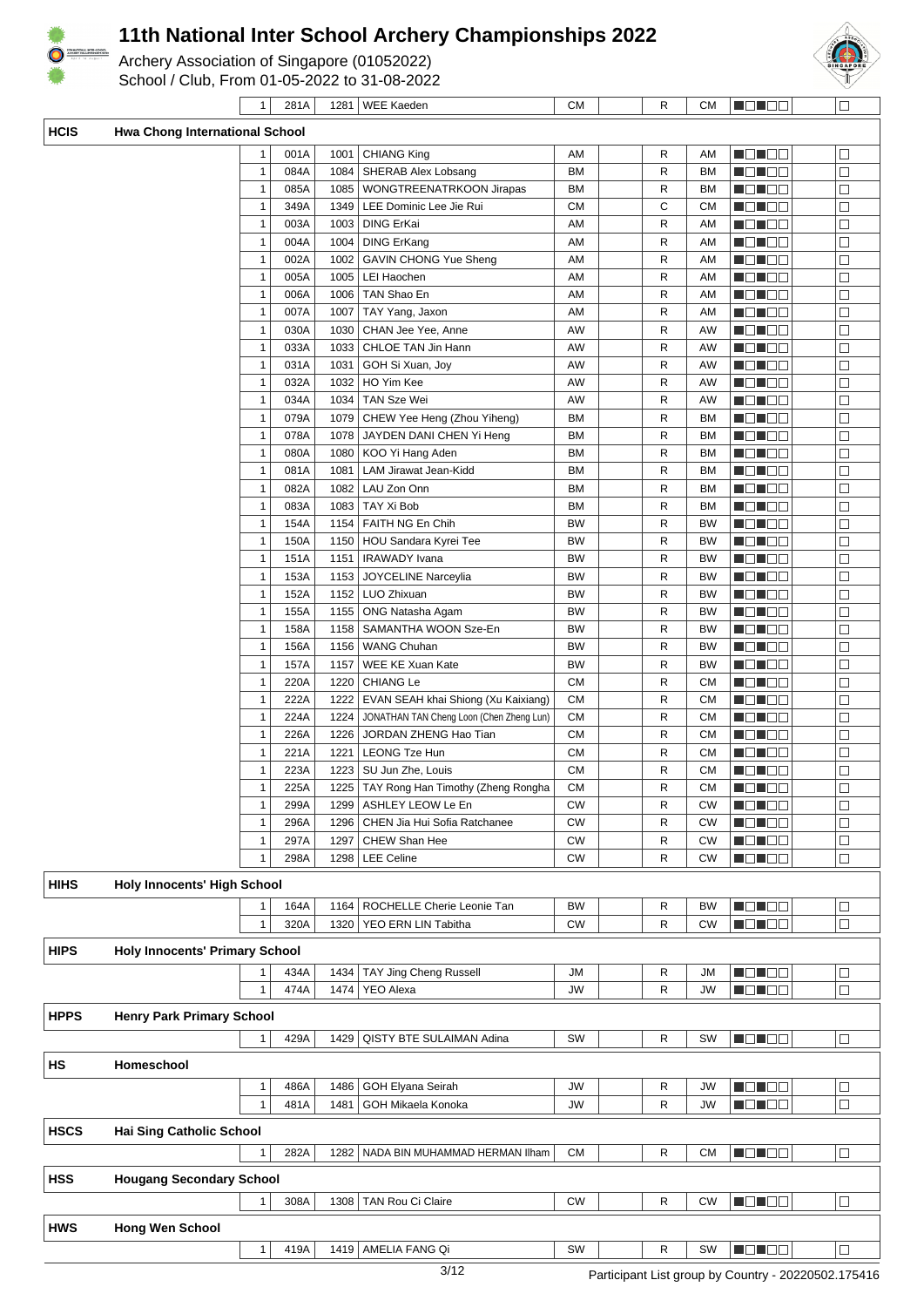

Archery Association of Singapore (01052022)





| Country    |                                 |                              | Ses. Target  | <b>Bib</b>   | <b>Athlete</b>                                       | Age Cl.         | Cat. | <b>Division</b> | <b>Class</b>           | 1 2 3 4 5             | <b>Status</b> | Photo             |
|------------|---------------------------------|------------------------------|--------------|--------------|------------------------------------------------------|-----------------|------|-----------------|------------------------|-----------------------|---------------|-------------------|
| <b>IFS</b> | Lycee Francais De Singapour     |                              |              |              |                                                      |                 |      |                 |                        |                       |               |                   |
|            |                                 | 1                            | 160A         |              | 1160   KUCHENBUCH Natalya                            | BW              |      | R               | <b>BW</b>              | NOTOS.                |               | $\Box$            |
|            |                                 |                              |              |              |                                                      |                 |      |                 |                        |                       |               |                   |
| JSPS       | <b>Jing Shan Primary School</b> |                              |              |              |                                                      |                 |      |                 |                        |                       |               |                   |
|            |                                 | 1                            | 378A         |              | 1378   WALLACE TAN Yi Xuan                           | <b>SM</b>       |      | R               | <b>SM</b>              | MONDER                |               | $\Box$            |
|            |                                 |                              |              |              |                                                      |                 |      |                 |                        |                       |               |                   |
| JYSS       | <b>Junyuan Secondary School</b> |                              |              |              |                                                      |                 |      |                 |                        |                       |               |                   |
|            |                                 | 1                            | 218A         |              | 1218   POK Jian Feng, Josiah                         | CМ              |      | R               | СM                     | NG NGC                |               | □                 |
|            |                                 | $\mathbf{1}$                 | 184A         | 1184         | CASTOR LEE Kooi Han                                  | BM              |      | C               | <b>BM</b>              | a da be               |               | $\Box$            |
|            |                                 | $\mathbf{1}$                 | 185A         |              | 1185   GERALD Lee                                    | ΒM              |      | C               | <b>BM</b>              | N DIN BEL             |               | □                 |
|            |                                 | 1                            | 188A         | 1188         | GUAN Weiye                                           | ΒM              |      | C               | <b>BM</b>              | an di Ba              |               | $\Box$            |
|            |                                 | 1                            | 187A         | 1187         | JADEN PEH Cheng En                                   | ΒM              |      | C               | <b>BM</b>              | <u> Heleta </u>       |               | $\Box$            |
|            |                                 | $\mathbf{1}$                 | 189A         | 1189         | JOSH TOH Jun En                                      | ΒM              |      | С               | <b>BM</b>              | MEN DE                |               | $\Box$            |
|            |                                 | 1                            | 190A         | 1190         | JOSHUA YEO Zhi Herng                                 | BM              |      | C               | <b>BM</b>              | N O N O O             |               | $\Box$            |
|            |                                 | $\mathbf{1}$                 | 186A         | 1186         | MOHAMAD ILHANZ Bin Mohamad Noor                      | BM              |      | С               | <b>BM</b>              | MEN DE                |               | $\Box$            |
|            |                                 | $\mathbf{1}$<br>$\mathbf{1}$ | 191A<br>204A | 1191<br>1204 | SIM Wenfu, Sam<br>CHIANG Zhi Lin                     | BM<br><b>BW</b> |      | C<br>С          | <b>BM</b><br><b>BW</b> | N DI BE               |               | $\Box$<br>$\Box$  |
|            |                                 | $\mathbf{1}$                 | 201A         | 1201         | HAYLEY CHUA Jing En                                  | BW              |      | С               | <b>BW</b>              | MEN EE<br>11 8 E 8    |               | □                 |
|            |                                 | $\mathbf{1}$                 | 205A         | 1205         | LIM Yun Jia Fidesia                                  | BW              |      | C               | <b>BW</b>              | an di Ba              |               | $\Box$            |
|            |                                 | 1                            | 202A         | 1202         | NUR SYAKIRAH Binte Mohamad Nor                       | BW              |      | С               | BW                     | ME E E E              |               | $\Box$            |
|            |                                 | $\mathbf{1}$                 | 206A         |              | 1206   REIA Tan                                      | BW              |      | C               | <b>BW</b>              | <u> Helia e e</u>     |               | $\Box$            |
|            |                                 | $\mathbf{1}$                 | 203A         | 1203         | SABAAH Ahmed Awan                                    | BW              |      | С               | BW                     | H 81 82               |               | □                 |
|            |                                 | $\mathbf{1}$                 | 207A         | 1207         | <b>THIRI</b> Swe                                     | BW              |      | C               | <b>BW</b>              | M S S S G             |               | $\Box$            |
|            |                                 | $\mathbf{1}$                 | 345A         | 1345         | ANG Jia-Jun                                          | <b>CM</b>       |      | С               | <b>CM</b>              | MO MBO                |               | □                 |
|            |                                 | $\mathbf{1}$                 | 347A         | 1347         | GUE Yi En                                            | <b>CM</b>       |      | C               | <b>CM</b>              | N DE 80               |               | $\Box$            |
|            |                                 | $\mathbf{1}$                 | 348A         | 1348         | MUHAMMAD RIZQ HAYYAN Bin Riduwan                     | CМ              |      | С               | <b>CM</b>              | N ON OC               |               | □                 |
|            |                                 | $\mathbf{1}$                 | 346A         | 1346         | WONG Tai Jun                                         | <b>CM</b>       |      | С               | <b>CM</b>              | <u>in din se</u>      |               | $\Box$            |
|            |                                 | $\mathbf{1}$                 | 357A         | 1357         | ALIAH NUR DIYANAH Binte Mohamed Nurulhaizat          | СW              |      | C               | СW                     | <u>lie in Biblio</u>  |               | □                 |
|            |                                 | 1                            | 361A         | 1361         | ARIEL YONG Rui En (Yang Rui'en)                      | <b>CW</b>       |      | С               | CW                     | MONDO                 |               | $\Box$            |
|            |                                 | $\mathbf{1}$                 | 360A         |              | 1360   CHAN Yin Zhi (Chen Yanzhi)                    | <b>CW</b>       |      | C               | CW                     | MEN E E               |               | □                 |
|            |                                 | 1                            | 358A         | 1358         | CHLOE SIM Xiao Zhuo                                  | <b>CW</b>       |      | С               | СW                     | MEN DE                |               | $\Box$            |
|            |                                 | $\mathbf{1}$                 | 359A         | 1359         | LOW Chuan Yin Melody                                 | <b>CW</b>       |      | С               | CW                     | MON BE                |               | $\Box$            |
|            |                                 | $\mathbf{1}$                 | 070A         | 1070         | ANDIN Risdany Yurisno                                | BM              |      | R               | <b>BM</b>              | MEN EE                |               | $\Box$            |
|            |                                 | $\mathbf{1}$                 | 071A         | 1071         | DAVIAN SNG Joon Kai                                  | BM              |      | R               | <b>BM</b>              | MON OO                |               | □                 |
|            |                                 | $\mathbf{1}$                 | 065A         | 1065         | DENNIS LIAO Zhenjie                                  | ΒM              |      | R               | <b>BM</b>              | <u>in din se</u>      |               | $\Box$            |
|            |                                 | $\mathbf{1}$                 | 066A         | 1066         | ILHAM HAKIMI Bin Isa                                 | ΒM              |      | R               | BM                     | <u>lie in de</u>      |               | $\Box$            |
|            |                                 | $\mathbf{1}$                 | 067A         | 1067         | JOEL CHAN Zhuo En                                    | ΒM              |      | R               | <b>BM</b>              | - 10 - 10 -           |               | □                 |
|            |                                 | $\mathbf{1}$                 | 072A         |              | 1072   KIM Hyun Joong, Lucas                         | ΒM              |      | R               | BM                     | MEN E E               |               | □                 |
|            |                                 | 1                            | 068A         |              | 1068 LIM Kai Xuan                                    | BM              |      | R               | BM                     | <b>BOBOO</b>          |               | $\overline{\Box}$ |
|            |                                 | $\mathbf{1}$                 | 069A         |              | 1069   LIM Song Yang                                 | ВM              |      | R               | <b>BM</b>              | MON BE                |               | $\Box$            |
|            |                                 | $\mathbf{1}$                 | 073A         | 1073         | LOO Yan Yi                                           | <b>BM</b>       |      | R               | <b>BM</b>              | MONDE                 |               | $\Box$            |
|            |                                 | $\mathbf{1}$                 | 074A         | 1074         | LUCAS LIM Wei Long                                   | BM              |      | R               | BM                     | MON 80                |               | □                 |
|            |                                 | $\mathbf{1}$                 | 075A         | 1075         | MOHAMED QAYYUM Bin Rosli                             | BM              |      | R               | BM                     | MON DO                |               | $\Box$            |
|            |                                 | $\mathbf{1}$                 | 076A         | 1076         | RYAN DERNIS NG Ding Sheng                            | BM              |      | R               | BM                     | <b>NONDE</b>          |               | $\Box$            |
|            |                                 | $\mathbf{1}$                 | 077A         | 1077         | THONG Jen Yung                                       | <b>BM</b>       |      | R               | BM                     | MONDE.                |               | $\Box$            |
|            |                                 | $\mathbf{1}$<br>$\mathbf{1}$ | 146A         | 1146<br>1141 | AMIRAH QISTINA Binte Shamsuri                        | BW<br>BW        |      | R               | <b>BW</b>              | MONDE                 |               | □                 |
|            |                                 | $\mathbf{1}$                 | 141A         | 1147         | CHANASUK Ramida                                      | BW              |      | R<br>R          | <b>BW</b>              | <b>Manag</b>          |               | $\Box$<br>$\Box$  |
|            |                                 | $\mathbf{1}$                 | 147A<br>142A |              | GOH Jermyn<br>1142   IFFAH ILYANA Binte Faizal Izany | BW              |      | R               | <b>BW</b><br><b>BW</b> | <b>REDEE</b><br>MOMER |               | $\Box$            |
|            |                                 | $\mathbf{1}$                 | 148A         |              | 1148   KOU Yong Yu, Rochelle                         | BW              |      | R               | <b>BW</b>              | MONDE                 |               | $\Box$            |
|            |                                 | $\mathbf{1}$                 | 143A         |              | 1143   LEE Hui En Angel                              | BW              |      | R               | <b>BW</b>              | MON DE                |               | $\Box$            |
|            |                                 | $\mathbf{1}$                 | 144A         | 1144         | SHERYL TAN Zhi En                                    | BW              |      | R               | <b>BW</b>              | MON 88                |               | $\Box$            |
|            |                                 | $\mathbf{1}$                 | 145A         |              | 1145   TAN Gek Xuan, Sheryl                          | BW              |      | R               | <b>BW</b>              | MON BE                |               | $\Box$            |
|            |                                 | $\mathbf{1}$                 | 149A         |              | 1149   TAY Jing Hui                                  | BW              |      | R               | BW                     | N O N O O             |               | □                 |
|            |                                 | $\mathbf{1}$                 | 215A         | 1215         | <b>IMAAN Hussain</b>                                 | СM              |      | R               | СM                     | N O N O O             |               | $\Box$            |
|            |                                 | $\mathbf{1}$                 | 212A         |              | 1212   KIRAN CHUA Yu Jieh                            | СM              |      | R               | СM                     | MO JOB                |               | □                 |
|            |                                 | $\mathbf{1}$                 | 217A         | 1217         | LEUNG Yen Heng, Mathew                               | СM              |      | R               | СM                     | MOMOO.                |               | $\Box$            |
|            |                                 | $\mathbf{1}$                 | 219A         |              | 1219   LOW Zao Way (Liu Zhaowei)                     | CM              |      | R               | СM                     | NO NO D               |               | $\Box$            |
|            |                                 | $\mathbf{1}$                 | 216A         |              | 1216   MUHAMMAD NABIL Bin Abdul Rahman               | СM              |      | R               | СM                     | MON BE                |               | $\Box$            |
|            |                                 | $\mathbf{1}$                 | 213A         |              | 1213   SHAUN PEK Chun See                            | СM              |      | R               | СM                     | MB MB S               |               | $\Box$            |
|            |                                 | $\mathbf{1}$                 | 214A         | 1214         | SIM Hong Rui                                         | СM              |      | R               | СM                     | MONDE                 |               | $\Box$            |
|            |                                 | $\mathbf{1}$                 | 295A         | 1295         | LEE Jia En Clara                                     | CW              |      | R               | <b>CW</b>              | NO NO D               |               | □                 |
|            |                                 | $\mathbf{1}$                 | 293A         | 1293         | LEE Jie                                              | CW              |      | R               | <b>CW</b>              | N O N O O             |               | $\Box$            |
|            |                                 | $\mathbf{1}$                 | 294A         | 1294         | SIM Sze Ga                                           | CW              |      | R               | CW                     | N EN EIG              |               | $\Box$            |
|            |                                 | $\mathbf{1}$                 | 292A         |              | 1292   WONG Ling Yi                                  | CW              |      | R               | CW                     | MONDE                 |               | $\Box$            |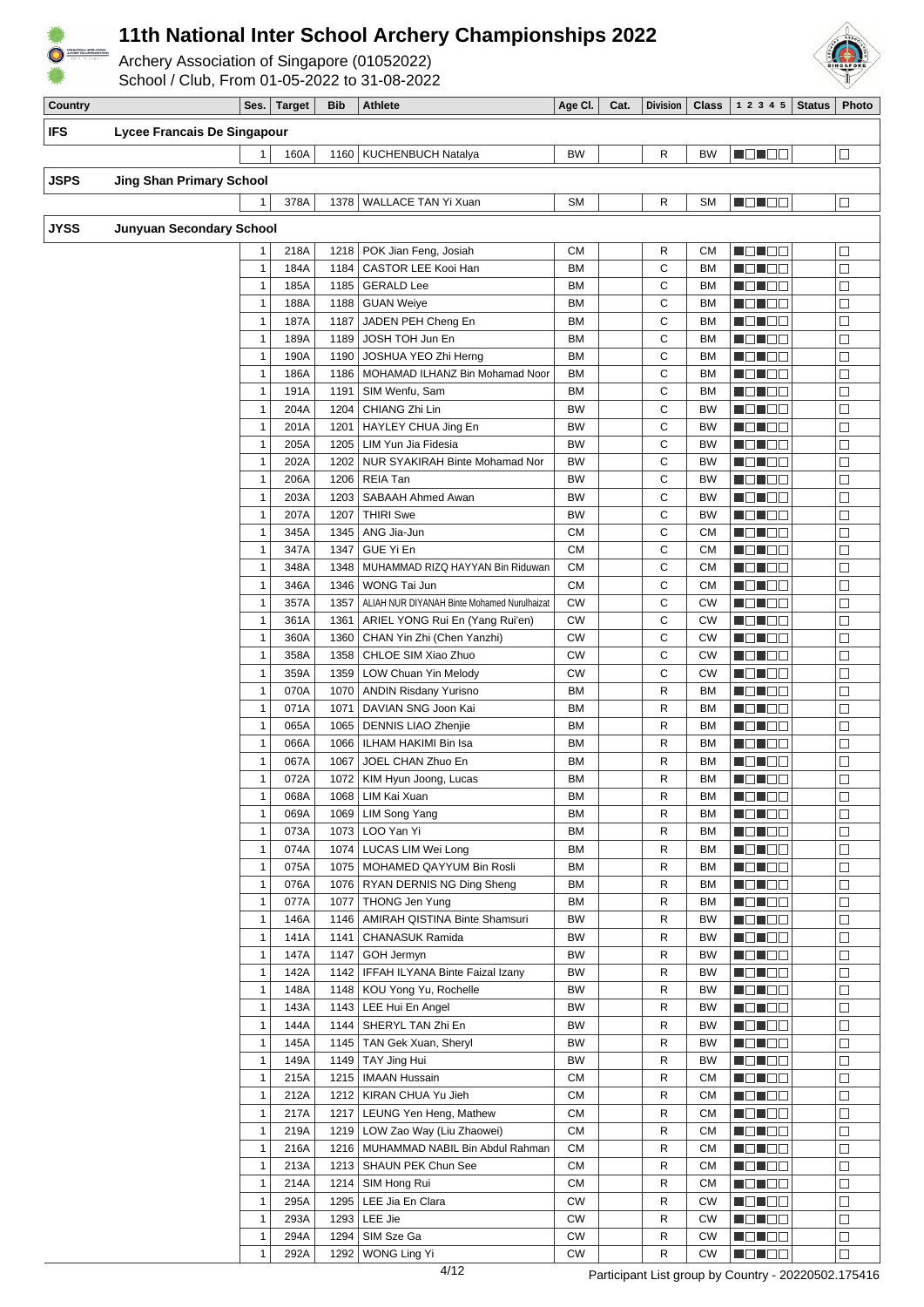

Archery Association of Singapore (01052022)





| Country      |                                          |                              | Ses.   Target | Bib          | <b>Athlete</b>                                            | Age Cl.                | Cat. | Division     | $Class \vert$   | 12345                 | Status | <b>Photo</b>     |
|--------------|------------------------------------------|------------------------------|---------------|--------------|-----------------------------------------------------------|------------------------|------|--------------|-----------------|-----------------------|--------|------------------|
| <b>KCPPS</b> | Kuo Chuan Presbyterian Primary School    |                              |               |              |                                                           |                        |      |              |                 |                       |        |                  |
|              |                                          |                              | 436A          |              |                                                           | JM                     |      | R            | JM              |                       |        | $\Box$           |
|              |                                          | 1                            |               |              | 1436   YAN Beng Jit Bryan                                 |                        |      |              |                 | NOTEE                 |        |                  |
|              |                                          | $\mathbf{1}$<br>$\mathbf{1}$ | 376A<br>406A  | 1376         | NG Zi Song Gareth<br>1406   NG YU XUAN Jacklyn            | <b>SM</b><br>SW        |      | R            | <b>SM</b><br>SW | HE 192                |        | $\Box$<br>$\Box$ |
|              |                                          |                              |               |              |                                                           |                        |      | R            |                 | MON DO                |        |                  |
| <b>KCPSS</b> | Kuo Chuan Presbysterian Secondary School |                              |               |              |                                                           |                        |      |              |                 |                       |        |                  |
|              |                                          | $\mathbf{1}$                 | 303A          |              | 1303   KATELYN Ng yu shi                                  | <b>CW</b>              |      | R            | <b>CW</b>       | MEN EE                |        | $\Box$           |
|              |                                          |                              |               |              |                                                           |                        |      |              |                 |                       |        |                  |
| <b>KHPS</b>  | <b>Kong Hwa Primary School</b>           |                              |               |              |                                                           |                        |      |              |                 |                       |        |                  |
|              |                                          | $\mathbf{1}$                 | 377A          | 1377         | CHIN Jin Hong Isaac                                       | <b>SM</b>              |      | R            | <b>SM</b>       | N ON BO               |        | $\Box$           |
| <b>KPS</b>   | <b>KATONG PRIMARY SCHOOL</b>             |                              |               |              |                                                           |                        |      |              |                 |                       |        |                  |
|              |                                          | $\mathbf{1}$                 | 407A          | 1407         | LEONG Lucy Li Lin                                         | SW                     |      | R            | SW              | N ON OB               |        | $\Box$           |
|              |                                          |                              |               |              |                                                           |                        |      |              |                 |                       |        |                  |
| MAI          | Madrasah Al-Arabiah Al-Islamiah          |                              |               |              |                                                           |                        |      |              |                 |                       |        |                  |
|              |                                          | 1                            | 132A          | 1132         | ASYRAAF SYAFAAT Bin Mohammad Nazri                        | <b>BM</b>              |      | R            | <b>BM</b>       | HE HE E               |        | $\Box$           |
|              |                                          | $\mathbf{1}$                 | 130A          | 1130         | MOHAMAD HARITH MUQRI Bin Mohamad Zaifar                   | ВM                     |      | R            | <b>BM</b>       | MENTE E               |        | $\Box$           |
|              |                                          | $\mathbf{1}$                 | 131A          | 1131         | MUHAMMAD AFIQ HADI Putra Azhar                            | <b>BM</b>              |      | R            | <b>BM</b>       | MEN E E               |        | $\Box$           |
|              |                                          | $\mathbf{1}$                 | 133A          | 1133         | MUHAMMAD ASYRAF Bin Mohamad Azmi                          | ВM                     |      | R            | <b>BM</b>       | N ON BE               |        | $\Box$           |
|              |                                          | $\mathbf{1}$                 | 134A          | 1134         | MUHAMMED SHAFIQ Bin Adnan                                 | ВM                     |      | R            | <b>BM</b>       | HEN EE                |        | $\Box$           |
|              |                                          | $\mathbf{1}$                 | 174A          | 1174         | AISHA HUMAIRAH Mohd Kamal Ariffin                         | <b>BW</b>              |      | R            | <b>BW</b>       | <u>n din biblio</u>   |        | $\Box$           |
|              |                                          | $\mathbf{1}$                 | 175A          | 1175         | HANNAH' HADIRAH Binte Muhamed Hafez                       | <b>BW</b>              |      | R            | <b>BW</b>       | MEN E E               |        | $\Box$           |
|              |                                          | $\mathbf{1}$                 | 176A          | 1176         | NAURATUL INSYIRAH Binte Zulkarnain                        | <b>BW</b>              |      | R            | <b>BW</b>       | n din Sin             |        | $\Box$           |
|              |                                          | $\mathbf{1}$                 | 177A          | 1177         | NOR HANISAH MUSFIRAH Binte Mohamad Zaifar                 | <b>BW</b>              |      | R            | <b>BW</b>       | N ON OO               |        | $\Box$           |
|              |                                          | $\mathbf{1}$                 | 178A          | 1178         | NURUL ATIQAH Binte Mohammed Khalid                        | <b>BW</b>              |      | $\mathsf{R}$ | <b>BW</b>       | mar e a               |        | $\Box$           |
|              |                                          | $\mathbf{1}$                 | 179A          | 1179         | SHATRAH AL'HUSNA Binte Mohammad Ali                       | <b>BW</b>              |      | R            | <b>BW</b>       | MEN EE                |        | $\Box$           |
|              |                                          | $\mathbf{1}$                 | 268A          | 1268         | AHMAD HARITH Bin Mohamad Noor                             | <b>CM</b>              |      | R            | СM              | - 8 - 8 -             |        | $\Box$           |
|              |                                          | $\mathbf{1}$<br>$\mathbf{1}$ | 272A          | 1272         | HANDZOLAH Bin Muhammad Taufiq                             | <b>CM</b><br><b>CM</b> |      | R<br>R       | CМ<br><b>CM</b> | n Ein Ein<br>N DI DE  |        | $\Box$<br>$\Box$ |
|              |                                          | $\mathbf{1}$                 | 273A<br>269A  | 1273<br>1269 | KENZI RAFIZAN Nofiari<br>MOHAMED ASHIQ Bin Mohamed Farouk | <b>CM</b>              |      | R            | СM              | MEN E E               |        | $\Box$           |
|              |                                          | $\mathbf{1}$                 | 270A          | 1270         | MOHAMMAD FAWAZUL Islam                                    | <b>CM</b>              |      | R            | CМ              | 10 E E                |        | $\Box$           |
|              |                                          | $\mathbf{1}$                 | 274A          | 1274         | MUHAMMAD AARIZ IZHAR Bin Mohammad Faizal                  | <b>CM</b>              |      | R            | <b>CM</b>       | n din Sis             |        | $\Box$           |
|              |                                          | $\mathbf{1}$                 | 275A          | 1275         | RAFAEL AQEEL Bin Muhammad Syakirin                        | <b>CM</b>              |      | R            | СM              | N ON DE               |        | $\Box$           |
|              |                                          | $\mathbf{1}$                 | 271A          | 1271         | RAUF RAPHAEL Zulkarnain                                   | <b>CM</b>              |      | $\mathsf{R}$ | <b>CM</b>       | m Bin Ele             |        | $\Box$           |
|              |                                          | $\mathbf{1}$                 | 276A          | 1276         | SYAHID DANIEL Bin Shah Nuzul Ekramy                       | <b>CM</b>              |      | R            | СM              | - 8 - 8 -             |        | $\Box$           |
|              |                                          | $\mathbf{1}$                 | 327A          | 1327         | AISYAH ALIYAH Binti Alias                                 | <b>CW</b>              |      | R            | <b>CW</b>       | - 8 - 8 -             |        | $\Box$           |
|              |                                          | 1                            | 334A          | 1334         | AISYAH Binte Mohd Nazri                                   | <b>CW</b>              |      | R            | СW              | - 8 - 8 -             |        | $\Box$           |
|              |                                          | $\mathbf{1}$                 | 328A          | 1328         | <b>AMAANI Binte Mohd Nazri</b>                            | <b>CW</b>              |      | R            | <b>CW</b>       | n 8 D B B             |        | $\Box$           |
|              |                                          | $\mathbf{1}$                 | 335A          | 1335         | <b>BATRISYIA Binte Ezril</b>                              | <b>CW</b>              |      | R            | <b>CW</b>       | H 81 82               |        | $\Box$           |
|              |                                          | $\mathbf{1}$                 | 329A          |              | 1329   DINAH AZLYYAH Binte Mohammad Azlan                 | <b>CW</b>              |      | R            | <b>CW</b>       | ND ND D               |        | $\Box$           |
|              |                                          | $\mathbf{1}$                 | 336A          | 1336         | <b>DIYAANAH NUR AQILAH Binte Eddie</b>                    | <b>CW</b>              |      | R            | СW              |                       |        | $\Box$           |
|              |                                          | $\mathbf{1}$                 | 337A          | 1337         | KHADIJAH Yang Iskandar                                    | <b>CW</b>              |      | R            | <b>CW</b>       | MOL OB                |        | $\Box$           |
|              |                                          | $\mathbf{1}$                 | 330A          | 1330         | MAHDIYA Mazlan Ameen                                      | <b>CW</b>              |      | R            | <b>CW</b>       | MEN E E               |        | $\Box$           |
|              |                                          | $\mathbf{1}$                 | 338A          | 1338         | MUTHIA AZZAHRA Khairunnisa                                | <b>CW</b>              |      | R            | CW              | munua                 |        | $\Box$           |
|              |                                          | $\mathbf{1}$                 | 331A          | 1331         | NUR AUNI Binte Muhammad Adib                              | <b>CW</b>              |      | R            | СW              | <u> Heleta </u>       |        | $\Box$           |
|              |                                          | $\mathbf{1}$                 | 339A          | 1339         | NUR IZZAH Johanis                                         | <b>CW</b>              |      | R            | СW              | MEN EE                |        | $\Box$           |
|              |                                          | $\mathbf{1}$                 | 340A          | 1340         | RAEESAH AR-RAHMAH Binti Mohamed Zakir                     | CW                     |      | R            | <b>CW</b>       | N ON OC               |        | $\Box$           |
|              |                                          | $\mathbf{1}$                 | 332A          | 1332         | TUHFAH ADEEBAH Binte Taufek                               | <b>CW</b>              |      | R            | CW              | <u> Heimen</u>        |        | $\Box$           |
|              |                                          | $\mathbf{1}$                 | 333A          |              | 1333   UNAISAH Binte Zaidi                                | <b>CW</b>              |      | R            | <b>CW</b>       | N EN ELE              |        | $\Box$           |
| MAJI         | Madrasah Aljunied Al-Islamiah            |                              |               |              |                                                           |                        |      |              |                 |                       |        |                  |
|              |                                          | 1                            | 022A          | 1022         | MUHAMMAD HIKAM bin Jasni                                  | AM                     |      | R            | AM              | MON BE                |        | $\Box$           |
|              |                                          | $\mathbf{1}$                 | 023A          | 1023         | MUHAMMAD IMRAN bin Zainul Abdeen                          | AM                     |      | R            | AM              | MON BE                |        | $\Box$           |
|              |                                          | $\mathbf{1}$                 | 024A          | 1024         | MUHAMMAD SAFWAN Bin Rosli                                 | AM                     |      | R            | AM              | MON SE                |        | $\Box$           |
|              |                                          | $\mathbf{1}$                 | 046A          | 1046         | A'ISYAH AL-HUMAIRA' binte Muhammad Saufi                  | AW                     |      | R            | AW              | <u> Heleta in pro</u> |        | $\Box$           |
|              |                                          | $\mathbf{1}$                 | 122A          | 1122         | AHMAD RAIYAN bin Roslan                                   | ВM                     |      | R            | BM              | NOTOD                 |        | $\Box$           |
|              |                                          | $\mathbf{1}$                 | 124A          | 1124         | FIRAS ALEEF bin Abdul Halim                               | ВM                     |      | R            | <b>BM</b>       | MON BE                |        | $\Box$           |
|              |                                          | $\mathbf{1}$                 | 120A          | 1120         | MIRZA bin Hasri                                           | ВM                     |      | R            | <b>BM</b>       | MEN DE                |        | $\Box$           |
|              |                                          | $\mathbf{1}$                 | 125A          |              | 1125   MUHAMMAD AFIQ bin Roslan                           | ВM                     |      | R            | ВM              | <u> Heleta i</u>      |        | $\Box$           |
|              |                                          | $\mathbf{1}$                 | 121A          | 1121         | MUHAMMAD MIRZA bin Haslan                                 | ВM                     |      | R            | ВM              | MEN EE                |        | $\Box$           |
|              |                                          | $\mathbf{1}$                 | 123A          | 1123         | <b>RIFQI MIRZA Bin Feros</b>                              | ВM                     |      | R            | BM              | N ON OC               |        | $\Box$           |
|              |                                          | $\mathbf{1}$                 | 169A          | 1169         | AFIFAH Binte Abdul Rahman                                 | BW                     |      | R            | BW              | an di Ba              |        | $\Box$           |
|              |                                          | $\mathbf{1}$                 | 167A          | 1167         | RAYYANATHUL AALIA Mohamed Khaleel                         | BW                     |      | R            | BW              | N DI DE               |        | $\Box$           |
|              |                                          | $\mathbf{1}$                 | 170A          |              | 1170   SAFFANAH Athiyyah Muttaqien                        | BW                     |      | R            | <b>BW</b>       | MON OB                |        | П                |

1 168A 1168 SOFEA BALQIS Binte Sudin BW R BW IODO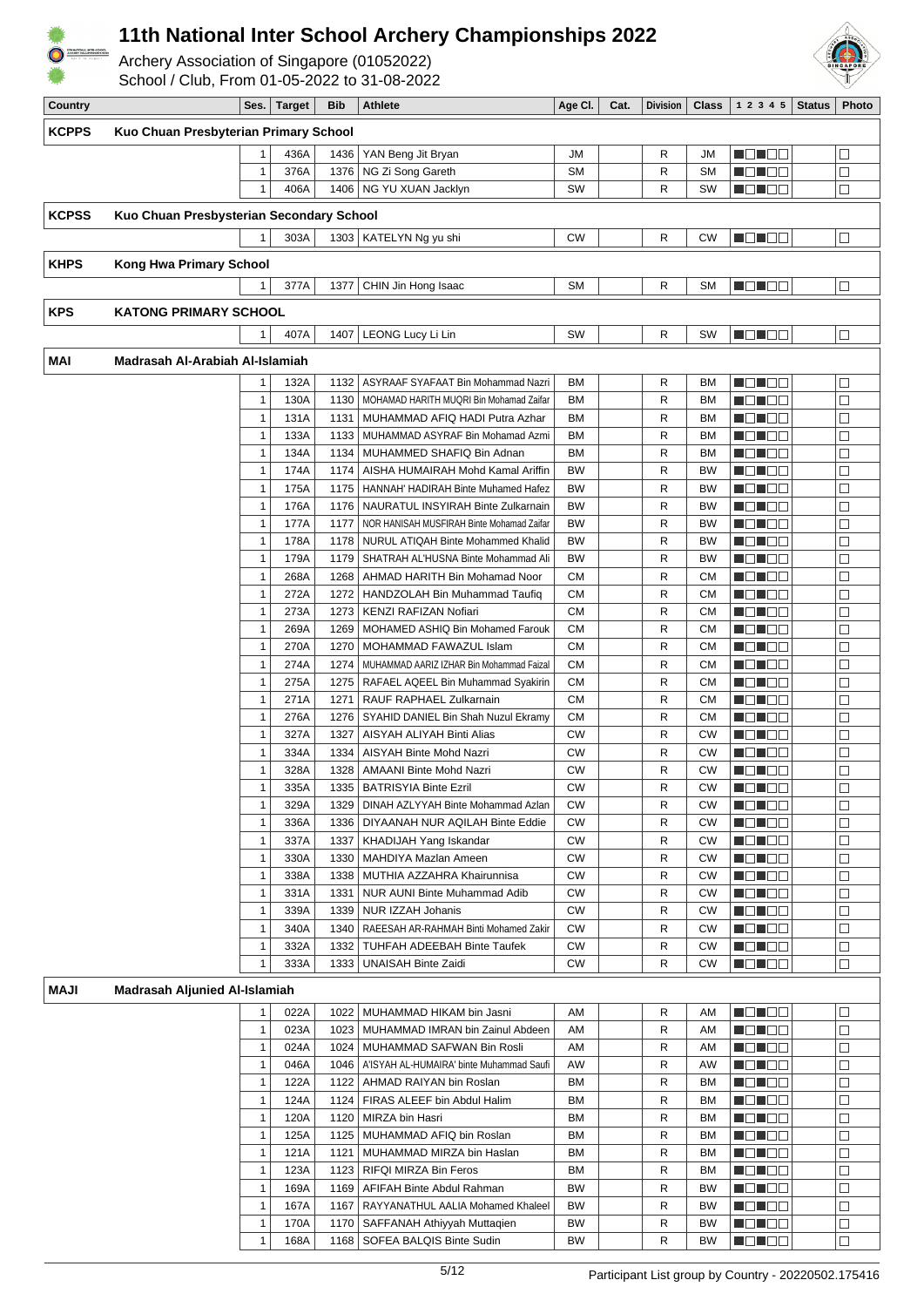

Archery Association of Singapore (01052022) School / Club, From 01-05-2022 to 31-08-2022



| Country     |                                      | Ses.         | <b>Target</b> | <b>Bib</b>   | <b>Athlete</b>                                                                       | Age Cl.                | Cat. | <b>Division</b> | <b>Class</b>           | 1 2 3 4 5              | <b>Status</b> | Photo       |
|-------------|--------------------------------------|--------------|---------------|--------------|--------------------------------------------------------------------------------------|------------------------|------|-----------------|------------------------|------------------------|---------------|-------------|
| <b>NAJI</b> | Madrasah Aljunied Al-Islamiah        |              |               |              |                                                                                      |                        |      |                 |                        |                        |               |             |
|             |                                      |              | 262A          | 1262         | HENDRA SYAHMI Bin Haslisham                                                          | <b>CM</b>              |      | R               | <b>CM</b>              | MO NOG                 |               | $\Box$      |
|             |                                      | $\mathbf{1}$ | 265A          | 1265         | ISHAQ PATEL Bin Muhammad Patel                                                       | <b>CM</b>              |      | R               | <b>CM</b>              | N DI BE                |               | $\Box$      |
|             |                                      | 1            | 263A          | 1263         | MOHAMMED IKRIMAH Bin Mohammed Salehin                                                | <b>CM</b>              |      | R               | CМ                     | Mahal Bila             |               | $\Box$      |
|             |                                      | 1            | 264A          | 1264         | <b>TUFEIL Hussain Zubair</b>                                                         | <b>CM</b>              |      | R               | СM                     | U 80 88                |               | □           |
|             |                                      | 1            | 319A          | 1319         | AINUL MARDHIAH binte Muhamad Ali                                                     | <b>CW</b>              |      | R               | <b>CW</b>              |                        |               | $\Box$      |
|             |                                      | 1            | 317A          | 1317         | AINUL MARDHIYAH bte Amran                                                            | CW                     |      | R               | <b>CW</b>              |                        |               | $\Box$      |
|             |                                      | 1            | 315A          | 1315         | MARDHIATUL IMAN Bte Ismardi                                                          | CW                     |      | R               | <b>CW</b>              |                        |               | $\Box$      |
|             |                                      | 1            | 316A          | 1316         | NOR ALISHA RIDANIA Binte Muhammad Riduan                                             | <b>CW</b>              |      | R               | <b>CW</b>              | 80 DC                  |               | □           |
|             |                                      | 1            | 318A          | 1318         | NUR ALEYA Syahira Chua                                                               | <b>CW</b>              |      | R               | <b>CW</b>              | U O D O G              |               | $\Box$      |
|             |                                      | 1            | 313A          | 1313         | NURUL ALYA BATRISYIA Binte Amran                                                     | <b>CW</b>              |      | R               | <b>CW</b>              |                        |               | $\Box$      |
|             |                                      | $\mathbf{1}$ | 314A          | 1314         | NURUL AQIESYA Binte Abdullah                                                         | <b>CW</b>              |      | R               | <b>CW</b>              |                        |               | $\Box$      |
|             |                                      | $\mathbf{1}$ | 312A          | 1312         | SUMAYYAH Binti Dzulkarnain                                                           | CW                     |      | R               | СW                     | MEN DE                 |               | $\Box$      |
| <b>MBS</b>  | <b>Maha Bodhi School</b>             |              |               |              |                                                                                      |                        |      |                 |                        |                        |               |             |
|             |                                      | 1            | 449A          | 1449         | LI PENGYU Polaris                                                                    | <b>JM</b>              |      | R               | <b>JM</b>              | N ON DE                |               | $\Box$      |
| <b>MIC</b>  | <b>Muhammadiyah Islamic College</b>  |              |               |              |                                                                                      |                        |      |                 |                        |                        |               |             |
|             |                                      | 1            | 086A          | 1086         | <b>MADSEN Marius</b>                                                                 | ВM                     |      | R               | BM                     | N ON DO                |               | $\Box$      |
| <b>MIZA</b> | madrasah Irsyad zuhri al-islamiah    |              |               |              |                                                                                      |                        |      |                 |                        |                        |               |             |
|             |                                      |              |               |              |                                                                                      |                        |      |                 |                        |                        |               |             |
|             |                                      | 1            | 370A          | 1370         | ABDULLAH Muhammad rayyan bin abdullah                                                | <b>SM</b>              |      | R               | <b>SM</b>              | N DE DE                |               | $\Box$      |
|             |                                      | 1<br>1       | 367A          | 1367         | ADAM Arasy bin adam                                                                  | <b>SM</b><br><b>SM</b> |      | R               | SΜ                     | HD 192                 |               | $\Box$      |
|             |                                      | $\mathbf{1}$ | 369A<br>372A  | 1369<br>1372 | AZHAR Muhammad muzzammil bin azhar<br>HEZRUL ISKANDAR Muhammad uwais qarni bin hezru | <b>SM</b>              |      | R<br>R          | <b>SM</b><br><b>SM</b> | U O D O C<br>U O D O G |               | □<br>$\Box$ |
|             |                                      | 1            | 365A          | 1365         | ISMAIL Abdul muhaimin bin ismail                                                     | <b>SM</b>              |      | R               | <b>SM</b>              |                        |               | П           |
|             |                                      | $\mathbf{1}$ | 368A          | 1368         | KHAIRUL NIZAR Khaqan al-akmal bin khairul ni                                         | <b>SM</b>              |      | R               | <b>SM</b>              |                        |               | $\Box$      |
|             |                                      | 1            | 371A          | 1371         | MOHAMED SOPHIAN Muhammad sufi bin mohamed soph                                       | <b>SM</b>              |      | R               | <b>SM</b>              | U DI DO                |               | □           |
|             |                                      | $\mathbf{1}$ | 374A          | 1374         | MUHAMMAD FAISAL Raihan fahmy bin muhammad fais                                       | <b>SM</b>              |      | R               | <b>SM</b>              | dia 190                |               | $\Box$      |
|             |                                      | 1            | 373A          | 1373         | MUHAMMED ZAKI Naqib hamdy bin muhammed zaki                                          | <b>SM</b>              |      | R               | <b>SM</b>              | 88 88 88 8             |               | $\Box$      |
|             |                                      | $\mathbf{1}$ | 366A          | 1366         | RASMAN Abdullah azzam al-hirai bin ra                                                | <b>SM</b>              |      | R               | <b>SM</b>              |                        |               | $\Box$      |
|             |                                      | 1            | 375A          | 1375         | ZARI Raiz bin zari                                                                   | <b>SM</b>              |      | R               | <b>SM</b>              | <u> 101 100 </u>       |               | □           |
|             |                                      | 1            | 416A          | 1416         | AHMAD BAHKTIAR Zahra sofia binte ahmad bahkti                                        | SW                     |      | R               | SW                     | NEN EE                 |               | □           |
|             |                                      | $\mathbf{1}$ | 408A          | 1408         | MOHAMAD RAHSID Aeisyah nusaybah binte mohamad                                        | SW                     |      | R               | SW                     | d di se                |               | $\Box$      |
|             |                                      | 1            | 410A          | 1410         | MOHAMED HAFIZAN Iman adeena bte mohamed hafiza                                       | SW                     |      | R               | SW                     |                        |               | $\Box$      |
|             |                                      | $\mathbf{1}$ | 414A          | 1414         | MOHAMED NEZEM Nurin nazlah bte mohamed nezem                                         | SW                     |      | R               | SW                     | U DI DO                |               | $\Box$      |
|             |                                      | 1            | 411A          | 1411         | MOHD NUR MUSTAQIM Musyfa bte mohd nor mustaqim                                       | SW                     |      | R               | <b>SW</b>              |                        |               | $\Box$      |
|             |                                      | 1            | 409A          | 1409         | MUHAMMAD NASRUDDIN Aishah humairah binte muhammad                                    | SW                     |      | R               | SW                     |                        |               | $\Box$      |
|             |                                      |              | 415A          |              | 1415   NOOR SHAHID Rumaysa al - mardhiyyah binte                                     | SW                     |      | R               | <b>SW</b>              | U DU DO                |               | $\Box$      |
|             |                                      | 1            | 413A          | 1413         | RAMTHAN Nur farahiyah binte ramthan                                                  | SW                     |      | R               | SW                     | M DI BE                |               | $\Box$      |
|             |                                      | 1            | 412A          | 1412         | YUSOF THONG Nadhratul umairah bte yusof th                                           | SW                     |      | R               | SW                     | MON 80                 |               | $\Box$      |
| MMAI        | Madrasah Al-Maarif Al Islamiah       |              |               |              |                                                                                      |                        |      |                 |                        |                        |               |             |
|             |                                      |              | 468A          | 1468         | SYAMSUDIN Nuha Maisarah                                                              | JW                     |      | R               | <b>JW</b>              | MONDER                 |               | $\Box$      |
| <b>MSHS</b> | Maris stella high school (secondary) |              |               |              |                                                                                      |                        |      |                 |                        |                        |               |             |
|             |                                      | 1            | 087A          | 1087         | CHAN Git haam radiant                                                                | ВM                     |      | R               | ВM                     | N DI BEL               |               | $\Box$      |
|             |                                      | 1            | 099A          | 1099         | ONG Yan Jun Ervin                                                                    | ВM                     |      | R               | BM                     |                        |               | $\Box$      |
|             |                                      | 1            | 192A          | 1192         | CHUA Bing rui                                                                        | BM                     |      | С               | ВM                     |                        |               | $\Box$      |
|             |                                      | $\mathbf{1}$ | 193A          | 1193         | KHUA Ting hian                                                                       | BM                     |      | C               | ВM                     | N O N O O              |               | $\Box$      |
|             |                                      | 1            | 195A          | 1195         | TAN Kai hong nigel                                                                   | ВM                     |      | C               | ВM                     | <u>lie in de</u>       |               | $\Box$      |
|             |                                      | $\mathbf{1}$ | 194A          | 1194         | TAN Shean yik                                                                        | BM                     |      | C               | ВM                     | M O N O O              |               | $\Box$      |
|             |                                      | $\mathbf{1}$ | 196A          | 1196         | YAP Max jin lun                                                                      | <b>BM</b>              |      | C               | BM                     | NON OC                 |               | $\Box$      |
|             |                                      | $\mathbf{1}$ | 350A          | 1350         | GOH Javan jinyang                                                                    | <b>CM</b>              |      | C               | СM                     | MONDER                 |               | $\Box$      |
|             |                                      | 1            | 351A          | 1351         | LEW Cheng jun                                                                        | СM                     |      | С               | CМ                     | N DI BE                |               | $\Box$      |
|             |                                      | 1            | 352A          | 1352         | NG Zu lin                                                                            | СM                     |      | С               | CМ                     | <b>NOMOD</b>           |               | $\Box$      |
|             |                                      | 1            | 353A          | 1353         | SAW Joshua khek shen                                                                 | <b>CM</b>              |      | С               | СM                     | NON OC                 |               | $\Box$      |
|             |                                      | $\mathbf{1}$ | 354A          | 1354         | TOH Yi feng                                                                          | СM                     |      | С               | CМ                     | MEN E E                |               | $\Box$      |
|             |                                      | 1            | 355A          | 1355         | YANG Shiquan                                                                         | ${\sf CM}$             |      | C               | <b>CM</b>              | N DI BE                |               | $\Box$      |
|             |                                      | 1            | 088A          | 1088         | CHEN Kaiyuan                                                                         | ВM                     |      | R               | ВM                     | M O N O O              |               | $\Box$      |
|             |                                      | 1            | 089A          | 1089         | CHIA Seng hung                                                                       | <b>BM</b>              |      | R               | BM                     | NON OB                 |               | $\Box$      |
|             |                                      | $\mathbf{1}$ | 090A          | 1090         | CHONG Kuan wei alphonsus                                                             | BM                     |      | R               | BM                     | MON OO                 |               | $\Box$      |
|             |                                      | 1            | 091A          | 1091         | CHOW Jun xian jaydon                                                                 | ВM                     |      | R               | BM                     | N DI BE                |               | $\Box$      |
|             |                                      | $\mathbf{1}$ | 092A          | 1092         | <b>CHUA Darrell</b>                                                                  | BM                     |      | R               | BM                     | <b>Relac</b>           |               | П           |

1 093A 1093 GEOW Jerome yi xuan BM R BM BM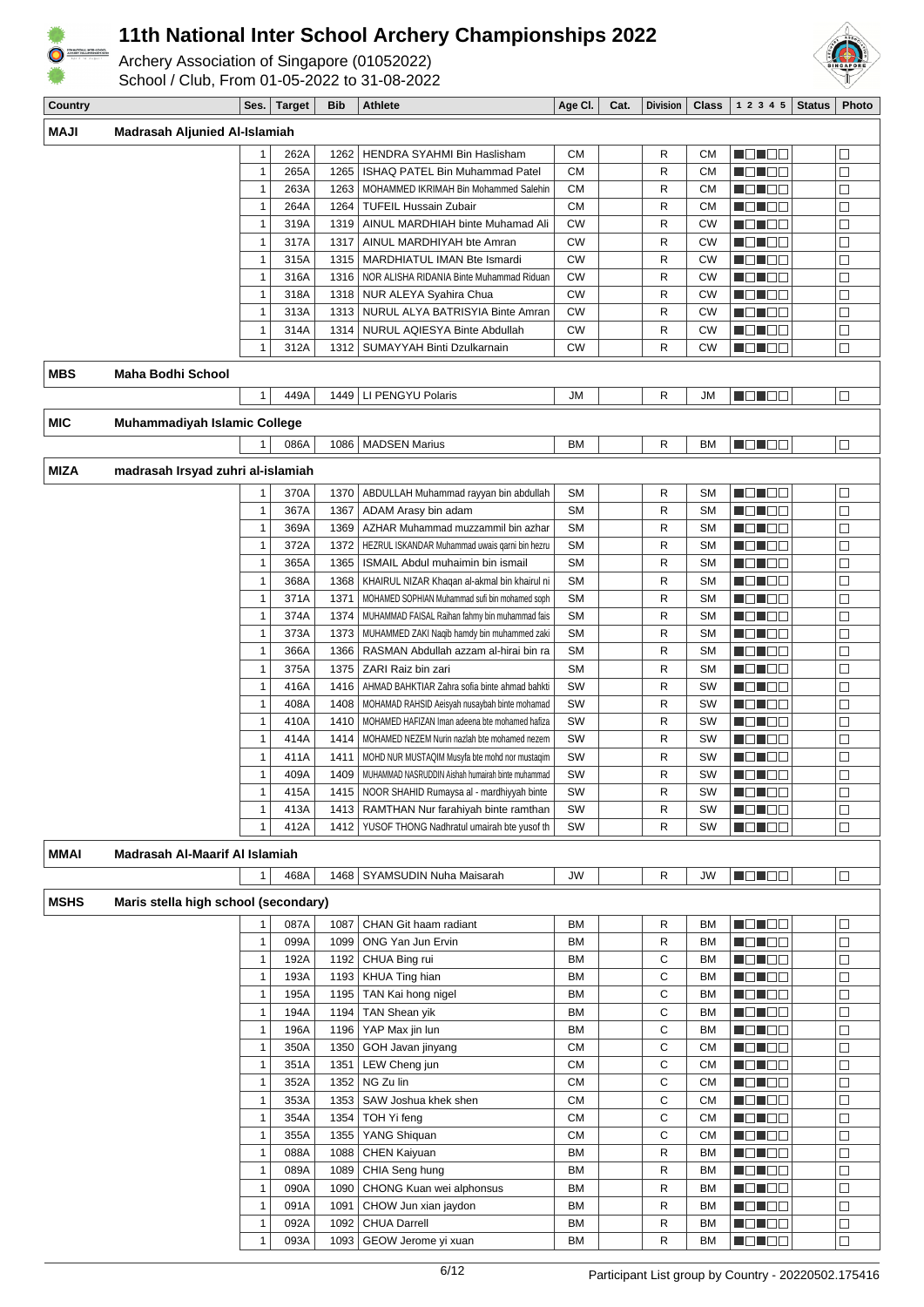

Archery Association of Singapore (01052022) School / Club, From 01-05-2022 to 31-08-2022



**Country Ses. Target Bib Athlete Age Cl. Cat. Division Class 1 2 3 4 5 Status Photo**

| טחטויו       | maris stella night sulluul (seuulual y) |              |      |      |                               |            |              |           |                  |        |
|--------------|-----------------------------------------|--------------|------|------|-------------------------------|------------|--------------|-----------|------------------|--------|
|              |                                         | $\mathbf{1}$ | 095A | 1095 | <b>GOH Justin</b>             | <b>BM</b>  | R            | <b>BM</b> | NO NGC           | $\Box$ |
|              |                                         | $\mathbf{1}$ | 094A | 1094 | GOH Manfred jun le            | <b>BM</b>  | R            | <b>BM</b> | MONDER           | $\Box$ |
|              |                                         | $\mathbf{1}$ | 096A | 1096 | HOE Yan kai                   | <b>BM</b>  | R            | <b>BM</b> | MEN EE           | $\Box$ |
|              |                                         | $\mathbf{1}$ | 097A | 1097 | LEE Kevion tung yi            | <b>BM</b>  | R            | BM        | MB NEE           | $\Box$ |
|              |                                         | $\mathbf{1}$ | 098A | 1098 | OH Swee yong terence          | ВM         | R            | <b>BM</b> | NO NEW           | $\Box$ |
|              |                                         | $\mathbf{1}$ | 100A | 1100 | RAMACHANDRAN John-paul        | <b>BM</b>  | R            | <b>BM</b> | NO NEG           | $\Box$ |
|              |                                         | $\mathbf{1}$ | 101A | 1101 | SEAH Yu bin                   | <b>BM</b>  | R            | <b>BM</b> | MONDE            | $\Box$ |
|              |                                         | $\mathbf{1}$ | 102A | 1102 | SOH Jarrett qing yang         | BM         | R            | <b>BM</b> | MO JOB           | $\Box$ |
|              |                                         | $\mathbf{1}$ | 103A | 1103 | TAI Oscar cheng hin           | ВM         | R            | <b>BM</b> | MON DO           | $\Box$ |
|              |                                         | $\mathbf{1}$ | 105A | 1105 | TAN Aik hong                  | <b>BM</b>  | R            | <b>BM</b> | <u> de le e</u>  | $\Box$ |
|              |                                         | $\mathbf{1}$ | 106A | 1106 | TAN Wei kiat dominic          | <b>BM</b>  | R            | <b>BM</b> | man do           | $\Box$ |
|              |                                         | $\mathbf{1}$ | 104A | 1104 | TAN Zheng han                 | <b>BM</b>  | R            | <b>BM</b> | MB NEE           | □      |
|              |                                         | $\mathbf{1}$ | 107A | 1107 | TEH Jun hee                   | <b>BM</b>  | R            | <b>BM</b> | M S S S G        | $\Box$ |
|              |                                         | $\mathbf{1}$ |      |      |                               |            |              |           |                  |        |
|              |                                         |              | 108A | 1108 | <b>TEO Raphael</b>            | <b>BM</b>  | R            | <b>BM</b> | MEN SE           | $\Box$ |
|              |                                         | $\mathbf{1}$ | 109A | 1109 | TEO Ryger zhao xian           | <b>BM</b>  | R            | <b>BM</b> | <u>s de la</u> p | $\Box$ |
|              |                                         | $\mathbf{1}$ | 110A | 1110 | WIRAWAN Nathaniel axel        | <b>BM</b>  | R            | <b>BM</b> |                  | $\Box$ |
|              |                                         | $\mathbf{1}$ | 111A | 1111 | YEO Chun an jansen            | <b>BM</b>  | R            | <b>BM</b> | NG TEE           | $\Box$ |
|              |                                         | $\mathbf{1}$ | 228A | 1228 | CHAN Hao yu                   | <b>CM</b>  | R            | СM        | <u> Heimen</u>   | $\Box$ |
|              |                                         | $\mathbf{1}$ | 229A | 1229 | CHIA Zhen teng                | <b>CM</b>  | R            | <b>CM</b> | <u> Hellee</u>   | $\Box$ |
|              |                                         | $\mathbf{1}$ | 230A | 1230 | <b>CHONG Javier</b>           | <b>CM</b>  | R            | <b>CM</b> | MO HOO           | $\Box$ |
|              |                                         | $\mathbf{1}$ | 231A | 1231 | CHOW Wei heng                 | СM         | R            | <b>CM</b> | MEN DE           | $\Box$ |
|              |                                         | $\mathbf{1}$ | 232A | 1232 | CHUA Chester zheng rong       | <b>CM</b>  | R            | <b>CM</b> | MEN DE           | $\Box$ |
|              |                                         | $\mathbf{1}$ | 233A | 1233 | <b>GOH Colin</b>              | <b>CM</b>  | R            | <b>CM</b> | MB 198           | $\Box$ |
|              |                                         | $\mathbf{1}$ | 234A | 1234 | HSU Jon shun jonathan         | <b>CM</b>  | R            | <b>CM</b> | Ma Ma            | □      |
|              |                                         | $\mathbf{1}$ | 235A | 1235 | KONG Yuen teng joseph         | <b>CM</b>  | R            | <b>CM</b> | MON 80           | $\Box$ |
|              |                                         | $\mathbf{1}$ | 290A | 1290 | LAU Rui Bang, Octavian        | СM         | R            | <b>CM</b> | <u> Heimen</u>   | $\Box$ |
|              |                                         | $\mathbf{1}$ | 236A | 1236 | LEE Joshua lejie              | СM         | R            | CМ        | <u> Heimen</u>   | $\Box$ |
|              |                                         | $\mathbf{1}$ | 237A | 1237 | LEONG En rui zachary          | <b>CM</b>  | R            | <b>CM</b> |                  | $\Box$ |
|              |                                         | $\mathbf{1}$ | 238A | 1238 | LIEW Matthias kiement yu jie  | СM         | R            | <b>CM</b> | MON 80           | $\Box$ |
|              |                                         | $\mathbf{1}$ | 239A | 1239 | LIM Cayden rui yang           | СM         | $\mathsf{R}$ | CM        | <u> de le e</u>  | $\Box$ |
|              |                                         | $\mathbf{1}$ | 240A | 1240 | LIM Jun heng, jonas           | ${\sf CM}$ | $\mathsf{R}$ | СM        | <u>s de la</u> p | $\Box$ |
|              |                                         | $\mathbf{1}$ | 241A | 1241 | LIUKARTONO Wilber zong xun    | <b>CM</b>  | R            | <b>CM</b> | MEN EE           | $\Box$ |
|              |                                         | $\mathbf{1}$ | 242A | 1242 | LOH Joshua wai shing          | <b>CM</b>  | $\mathsf{R}$ | <b>CM</b> | NG NGC           | $\Box$ |
|              |                                         | $\mathbf{1}$ | 243A |      | 1243   LOH Kai shuo nathanael | <b>CM</b>  | R            | <b>CM</b> | MB 196           | $\Box$ |
|              |                                         | $\mathbf{1}$ | 244A | 1244 | LUO Jun cheng                 | <b>CM</b>  | R            | <b>CM</b> | MON OO           | $\Box$ |
|              |                                         | $\mathbf{1}$ | 291A | 1291 | MUHAMMAD FARDIN Fahrudean     | <b>CM</b>  | R            | СM        | MOMOO            | $\Box$ |
|              |                                         | $\mathbf{1}$ | 245A | 1245 | ONG Kiat heng, ryan           | CM         | R            | <b>CM</b> | MON OO           | $\Box$ |
|              |                                         | $\mathbf{1}$ | 289A | 1289 | ONG Kiat Heng, Ryan           | <b>CM</b>  | R            | <b>CM</b> | MO NOG           | $\Box$ |
|              |                                         | $\mathbf{1}$ | 246A |      | 1246   ONG Kim boon justin    | <b>CM</b>  | $\mathsf{R}$ | <b>CM</b> | MONDER           | $\Box$ |
|              |                                         | $\mathbf{1}$ | 247A | 1247 | SHEN Li de                    | СM         | R            | <b>CM</b> | MO JOB           | □      |
|              |                                         | $\mathbf{1}$ | 248A | 1248 | SIM Kek hwee                  | <b>CM</b>  | R            | <b>CM</b> | 8 T 88           | $\Box$ |
|              |                                         | $\mathbf{1}$ |      |      |                               |            |              |           |                  |        |
|              |                                         |              | 249A | 1249 | TAN Cayden emanuel kai jie    | <b>CM</b>  | R            | <b>CM</b> | MONDER           | $\Box$ |
|              |                                         | $\mathbf{1}$ | 250A | 1250 | THOO Ethan yifan              | <b>CM</b>  | R            | <b>CM</b> | MONDE            | $\Box$ |
|              |                                         | $\mathbf{1}$ | 251A | 1251 | <b>WANG Ruixuan</b>           | <b>CM</b>  | R            | <b>CM</b> | MO HOO           | $\Box$ |
|              |                                         | $\mathbf{1}$ | 252A | 1252 | WONG Wes zi yu                | <b>CM</b>  | R            | CМ        | MEN DE           | $\Box$ |
|              |                                         | $\mathbf{1}$ | 253A | 1253 | YANG Ming yu                  | <b>CM</b>  | R            | <b>CM</b> | N DI BE          | $\Box$ |
|              |                                         | $\mathbf{1}$ | 254A | 1254 | <b>ZHANG Mingze</b>           | <b>CM</b>  | R            | <b>CM</b> | <u>de le</u> s   | $\Box$ |
| <b>MSHSP</b> | Maris Stella High School (Primary)      |              |      |      |                               |            |              |           |                  |        |
|              |                                         | 1            | 444A | 1444 | CHEN Kaiyang                  | JM         | R            | JM        | MONDER           | $\Box$ |
|              |                                         | $\mathbf{1}$ | 445A | 1445 | KOH Zhuo Yu                   | JМ         | R            | <b>JM</b> |                  |        |
|              |                                         | $\mathbf{1}$ | 389A | 1389 | NG HanLong Lukas              | <b>SM</b>  | R            | <b>SM</b> | MON 80           | $\Box$ |
|              |                                         |              |      |      |                               |            |              |           | N O N O O        | $\Box$ |
|              |                                         | $\mathbf{1}$ | 399A | 1399 | TIN Jin Ian                   | <b>SM</b>  | R            | <b>SM</b> | N EI DE          | $\Box$ |
|              |                                         | $\mathbf{1}$ | 400A |      | 1400 TIN Jin Ray              | <b>SM</b>  | R            | <b>SM</b> | MEN EE           | $\Box$ |
| <b>MTS</b>   | <b>Mee Toh School</b>                   |              |      |      |                               |            |              |           |                  |        |
|              |                                         | $\mathbf{1}$ | 447A | 1447 | TRENTEN LEE Ying Jie          | JМ         | R            | JM        | MONDE            | $\Box$ |
|              |                                         | $\mathbf{1}$ | 460A | 1460 | YEE Yik Heng, Eitan           | <b>JM</b>  | R            | JМ        | MON BE           | $\Box$ |
|              |                                         |              |      |      |                               |            |              |           |                  |        |
| MWTI         | Madrasah Wak Tanjong Al-Islamiah        |              |      |      |                               |            |              |           |                  |        |
|              |                                         | 1            | 452A | 1452 | <b>ELIJAH Mohamed</b>         | JМ         | R            | JМ        | MO NOO           | $\Box$ |
|              |                                         | $\mathbf{1}$ | 453A | 1453 | <b>IMAN Mohamed Fadhil</b>    | JM         | R            | JM        | N DIN OO         | $\Box$ |
|              |                                         | $\mathbf{1}$ | 454A | 1454 | MUSHFIQUE Nuwair              | <b>JM</b>  | R            | JM        | MOMOO            | □      |
|              |                                         | $\mathbf{1}$ | 451A | 1451 | RASHAD Ayman                  | JM         | R            | JM        | NO NGC           | $\Box$ |
|              |                                         |              |      |      |                               |            |              |           |                  |        |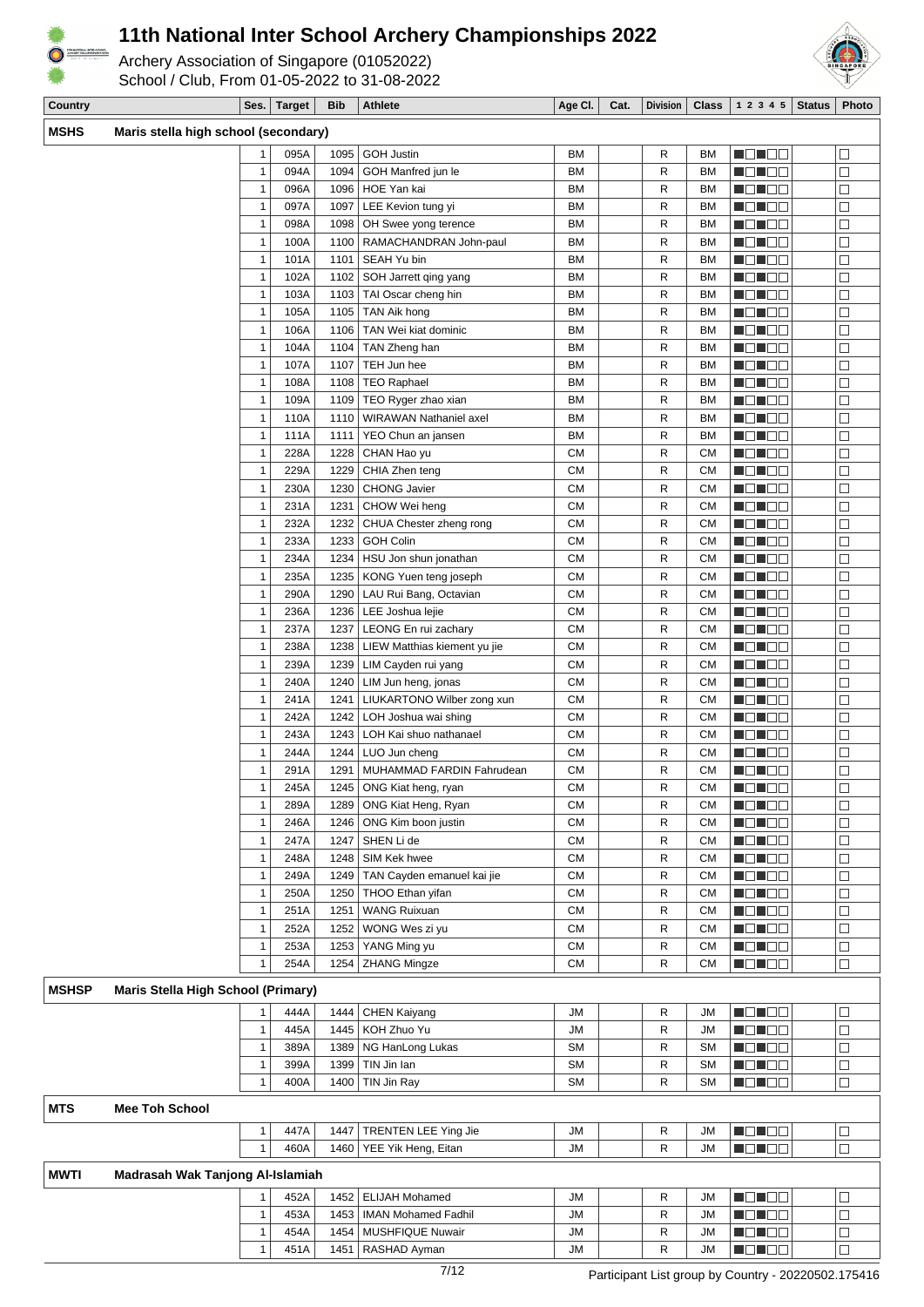

Archery Association of Singapore (01052022) School / Club, From 01-05-2022 to 31-08-2022



| Country      |                                            | Ses.                           | <b>Target</b> | <b>Bib</b>   | <b>Athlete</b>                         | Age CI.                | Cat. | <b>Division</b> | <b>Class</b>           | 1 2 3 4 5          | <b>Status</b> | Photo            |
|--------------|--------------------------------------------|--------------------------------|---------------|--------------|----------------------------------------|------------------------|------|-----------------|------------------------|--------------------|---------------|------------------|
| <b>MWTI</b>  | Madrasah Wak Tanjong Al-Islamiah           |                                |               |              |                                        |                        |      |                 |                        |                    |               |                  |
|              |                                            | 1                              | 478A          | 1478         | SHAFRIENA Nuriél                       | JW                     |      | R               | JW                     | MON DE             |               | $\Box$           |
|              |                                            | $\mathbf{1}$                   | 387A          | 1387         | <b>ABBAS Sheikh Muhammad</b>           | <b>SM</b>              |      | R               | <b>SM</b>              | N EN EIS           |               | $\Box$           |
|              |                                            | $\mathbf{1}$                   | 385A          | 1385         | <b>ASYRANI Harris</b>                  | <b>SM</b>              |      | $\mathsf{R}$    | <b>SM</b>              | MEN DE             |               | $\Box$           |
|              |                                            | $\mathbf{1}$                   | 384A          | 1384         | <b>IRFAN Muhammad Danial</b>           | <b>SM</b>              |      | R               | <b>SM</b>              | ME NOE             |               | $\Box$           |
|              |                                            | $\mathbf{1}$                   | 386A          | 1386         | <b>WIDAD Ahmad</b>                     | <b>SM</b>              |      | R               | <b>SM</b>              | ME NEE             |               | $\Box$           |
|              |                                            | $\mathbf{1}$                   | 421A          | 1421         | <b>AUNI Dhia</b>                       | SW                     |      | R               | SW                     | HEHEE              |               | $\Box$           |
|              |                                            | $\mathbf{1}$                   | 422A          | 1422         | <b>IZZATY Nur</b>                      | SW                     |      | R               | SW                     | Mana kata          |               | $\Box$           |
|              |                                            | $\mathbf 1$                    | 423A          | 1423         | NAFISA Sayyida                         | SW                     |      | R               | SW                     | M D M              |               | $\Box$           |
| <b>NAPS</b>  | <b>Ngee Ann Primary School</b>             |                                |               |              |                                        |                        |      |                 |                        |                    |               |                  |
|              |                                            | $\mathbf{1}$                   | 462A          | 1462         | CHUA Fu De, Ryan                       | <b>JM</b>              |      | R               | JM                     | NO NOT             |               | $\Box$           |
|              |                                            | $\mathbf{1}$                   | 392A          | 1392         | LOW Wen Yang Ayden                     | <b>SM</b>              |      | R               | <b>SM</b>              | ME NEE             |               | $\Box$           |
|              |                                            |                                |               |              |                                        |                        |      |                 |                        |                    |               |                  |
| <b>NBSS</b>  | <b>Naval Base Secondary School</b>         |                                |               |              |                                        |                        |      |                 |                        |                    |               |                  |
|              |                                            | $\mathbf{1}$                   | 305A          | 1305         | SENTHURAN Senthuran Sevviah            | CW                     |      | R               | <b>CW</b>              | MEN E E            |               | $\Box$           |
| NCHS         | Nan Chiau High School                      |                                |               |              |                                        |                        |      |                 |                        |                    |               |                  |
|              |                                            |                                |               |              |                                        |                        |      |                 |                        |                    |               |                  |
|              |                                            | $\mathbf{1}$                   | 311A          | 1311         | KAREN LOH Hoi Wan                      | <b>CW</b>              |      | R               | <b>CW</b>              | MEN E E            |               | $\Box$           |
| <b>NCPS</b>  | <b>Nan Chiau Primary School</b>            |                                |               |              |                                        |                        |      |                 |                        |                    |               |                  |
|              |                                            | 1                              | 446A          | 1446         | TEO Chen Xi                            | JМ                     |      | R               | <b>JM</b>              | MO NO W            |               | $\Box$           |
|              |                                            | $\mathbf{1}$                   | 418A          | 1418         | TEO Xi Xuan                            | SW                     |      | R               | SW                     | ME NEE             |               | $\Box$           |
| <b>NHPS</b>  | Nanhua primary school                      |                                |               |              |                                        |                        |      |                 |                        |                    |               |                  |
|              |                                            |                                |               |              |                                        |                        |      |                 |                        |                    |               |                  |
|              |                                            | $\mathbf{1}$                   | 456A          | 1456         | LOW Eugene                             | <b>JM</b>              |      | R               | <b>JM</b>              | HEN EE             |               | $\Box$           |
|              |                                            | $\mathbf{1}$<br>$\overline{1}$ | 388A<br>394A  | 1388<br>1394 | SEOW Jin Yi Eyan<br>WONG Tien En Dylan | <b>SM</b><br><b>SM</b> |      | R<br>R          | <b>SM</b><br><b>SM</b> | MA NA T<br>HE I EE |               | $\Box$<br>$\Box$ |
|              |                                            |                                |               |              |                                        |                        |      |                 |                        |                    |               |                  |
| <b>NIS</b>   | <b>NPS International School</b>            |                                |               |              |                                        |                        |      |                 |                        |                    |               |                  |
|              |                                            | $\mathbf{1}$                   | 020A          | 1020         | <b>ABHINAV Sarathy</b>                 | AM                     |      | R               | AM                     | NON EE             |               | $\Box$           |
| <b>NLCS</b>  |                                            |                                |               |              |                                        |                        |      |                 |                        |                    |               |                  |
|              | North London Collegiate School             |                                |               |              |                                        |                        |      |                 |                        |                    |               |                  |
|              |                                            | $\mathbf{1}$                   | 476A          | 1476         | <b>PARK Seyeon</b>                     | <b>JW</b>              |      | R               | <b>JW</b>              | MO HEL             |               | $\Box$           |
| <b>NTSS</b>  | <b>New Town Secondary School</b>           |                                |               |              |                                        |                        |      |                 |                        |                    |               |                  |
|              |                                            | 1                              | 138A          | 1138         | TAN Jin Rui Isaac                      | ВM                     |      | R               | <b>BM</b>              | HEN EE             |               | $\Box$           |
|              |                                            | $\mathbf{1}$                   | 321A          | 1321         | <b>SRIVATS Madhuvanti</b>              | <b>CW</b>              |      | R               | <b>CW</b>              | <b>HELL</b>        |               | $\Box$           |
| <b>NUSHS</b> |                                            |                                |               |              |                                        |                        |      |                 |                        |                    |               |                  |
|              | <b>NUS High School of Math and Science</b> |                                |               |              |                                        |                        |      |                 |                        |                    |               |                  |
|              |                                            | 1                              | 211A          | 1211         | <b>LIM Sebrina</b>                     | <b>BW</b>              |      | C               | <b>BW</b>              | MO MOD             |               | ⊔                |
|              |                                            | $\mathbf{1}$                   | 279A          | 1279         | LOW Yohann                             | <b>CM</b>              |      | R               | <b>CM</b>              | N EN EI            |               | $\Box$           |
|              |                                            | $\mathbf{1}$                   | 258A          | 1258         | OLIVER YEOW Zi Lok                     | СM                     |      | R               | <b>CM</b>              | MO NO W            |               | $\Box$           |
| <b>NYJC</b>  | <b>Nanyang Junior College</b>              |                                |               |              |                                        |                        |      |                 |                        |                    |               |                  |
|              |                                            | 1                              | 028A          | 1028         | KWA Tze Kai, Gabriel                   | AM                     |      | R               | AM                     | a kata sa kata     |               | $\Box$           |
|              |                                            | $\mathbf{1}$                   | 029A          | 1029         | LEONG Kai Wei, Elgin                   | AM                     |      | R               | AM                     | MON BE             |               | □                |
| <b>NYPS</b>  | <b>Nanyang Primary School</b>              |                                |               |              |                                        |                        |      |                 |                        |                    |               |                  |
|              |                                            |                                |               |              |                                        |                        |      |                 |                        |                    |               |                  |
|              |                                            | $\mathbf{1}$                   | 441A          | 1441         | TAN WEI YONG Joshua                    | JM                     |      | R               | <b>JM</b>              | MONDER             |               | $\Box$           |
|              |                                            | $\mathbf{1}$                   | 363A          | 1363         | TAN WEI XUAN Michael                   | <b>SM</b>              |      | R               | <b>SM</b>              | MEN EE             |               | $\Box$           |
|              |                                            | $\mathbf{1}$                   | 427A          | 1427         | LI Wenying Alexis                      | SW                     |      | R<br>R          | SW                     | MO HEIB            |               | $\Box$           |
|              |                                            | $\mathbf 1$                    | 432A          | 1432         | <b>TIAN Sophie</b>                     | SW                     |      |                 | SW                     | MO HOO             |               | $\Box$           |
| <b>OEPS</b>  | <b>Opera Estate Primary School</b>         |                                |               |              |                                        |                        |      |                 |                        |                    |               |                  |
|              |                                            | $\mathbf{1}$                   | 448A          | 1448         | CHIA PEI CHAN Lucas                    | JМ                     |      | R               | <b>JM</b>              | MONDER             |               | $\Box$           |
| OPS          | <b>Oasis Primary School</b>                |                                |               |              |                                        |                        |      |                 |                        |                    |               |                  |
|              |                                            |                                |               |              |                                        |                        |      |                 |                        |                    |               |                  |
|              |                                            | $\mathbf{1}$                   | 464A          | 1464         | TEE Jian Kai, Tyler                    | JM                     |      | $\mathsf{R}$    | <b>JM</b>              | NO NOG             |               | $\Box$           |
| <b>PCPS</b>  | <b>Punggol Cove Primary School</b>         |                                |               |              |                                        |                        |      |                 |                        |                    |               |                  |
|              |                                            | $\mathbf{1}$                   | 465A          | 1465         | LOO Yi Cheng                           | JM                     |      | R               | <b>JM</b>              | MONDE              |               | $\Box$           |
|              |                                            |                                |               |              |                                        |                        |      |                 |                        |                    |               |                  |
| <b>PEPS</b>  | <b>Princess Elizabeth Primary School</b>   |                                |               |              |                                        |                        |      |                 |                        |                    |               |                  |
|              |                                            | $\mathbf{1}$                   | 450A          | 1450         | TEO JIN CHANG Javier                   | JM                     |      | R               | JМ                     | N DI BO            |               | $\Box$           |
| <b>PHS</b>   | <b>Presbyterian High School</b>            |                                |               |              |                                        |                        |      |                 |                        |                    |               |                  |
|              |                                            | $\mathbf{1}$                   | 182A          |              | 1182   LOOI Shin, Clare                | BW                     |      | $\mathsf{R}$    | <b>BW</b>              | ME NE S            |               |                  |
|              |                                            |                                |               |              |                                        |                        |      |                 |                        |                    |               |                  |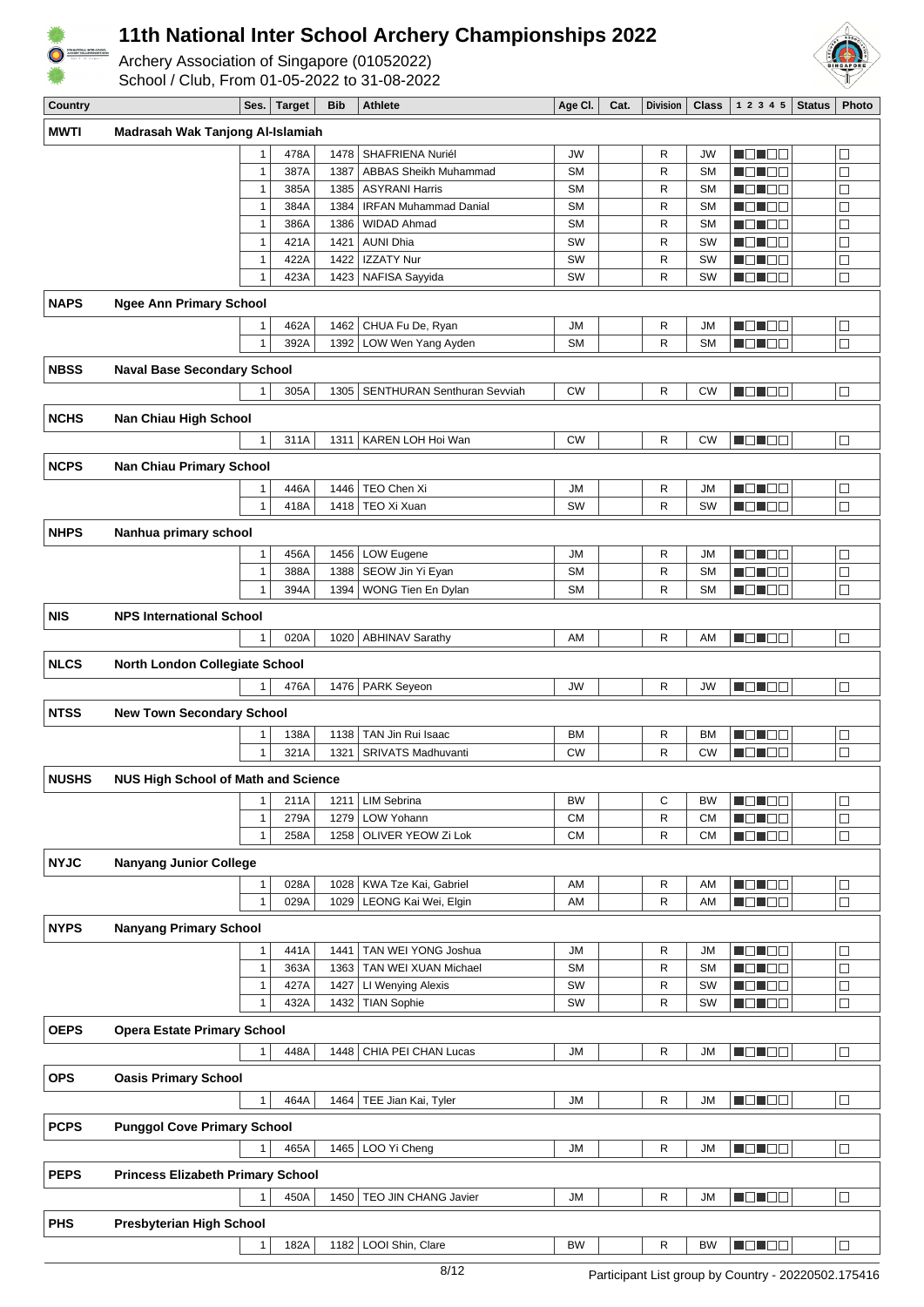





| <b>Country</b> |                                                 | Ses.                         | <b>Target</b> | <b>Bib</b>   | <b>Athlete</b>                                | Age Cl.                | Cat. | <b>Division</b>              | Class                  | 1 2 3 4 5<br><b>Status</b> | Photo            |
|----------------|-------------------------------------------------|------------------------------|---------------|--------------|-----------------------------------------------|------------------------|------|------------------------------|------------------------|----------------------------|------------------|
| <b>PHS</b>     | <b>Presbyterian High School</b>                 |                              |               |              |                                               |                        |      |                              |                        |                            |                  |
|                |                                                 | $\mathbf{1}$                 | 287A          | 1287         | <b>QUAH Yu Hao, Nicholas</b>                  | <b>CM</b>              |      | R                            | <b>CM</b>              | N DHE E                    | $\Box$           |
|                |                                                 |                              |               |              |                                               |                        |      |                              |                        |                            |                  |
| <b>PHSS</b>    | Pei Hwa Secondary School                        |                              |               |              |                                               |                        |      |                              |                        |                            |                  |
|                |                                                 | 1                            | 261A          | 1261         | <b>CHEN Yuxi</b>                              | <b>CM</b>              |      | R                            | <b>CM</b>              | N O H O B                  | $\Box$           |
| <b>PLMGS</b>   | Paya Lebar Methodist Girls' School Primary      |                              |               |              |                                               |                        |      |                              |                        |                            |                  |
|                |                                                 |                              |               |              |                                               |                        |      |                              |                        |                            |                  |
|                |                                                 | $\overline{1}$               | 482A          | 1482         | <b>LAW Netania</b>                            | JW                     |      | R                            | JW                     | N DI BE                    | $\Box$           |
| <b>PPS</b>     | <b>Punggol Primary School</b>                   |                              |               |              |                                               |                        |      |                              |                        |                            |                  |
|                |                                                 | $\mathbf{1}$                 | 463A          | 1463         | ONG Wukai, Aaron                              | JM                     |      | R                            | <b>JM</b>              | MON OO                     | $\Box$           |
| <b>PTPS</b>    | <b>Pei Tong Primary School</b>                  |                              |               |              |                                               |                        |      |                              |                        |                            |                  |
|                |                                                 |                              |               |              |                                               |                        |      |                              |                        |                            |                  |
|                |                                                 | $\mathbf{1}$<br>$\mathbf{1}$ | 480A<br>395A  | 1480<br>1395 | LI Qian Hui<br>LI Han Lin                     | JW<br><b>SM</b>        |      | R<br>R                       | <b>JW</b><br><b>SM</b> | M O N O O                  | $\Box$<br>$\Box$ |
|                |                                                 |                              |               |              |                                               |                        |      |                              |                        | N EN EE                    |                  |
| <b>PVPD</b>    | <b>Punggol View Primary School</b>              |                              |               |              |                                               |                        |      |                              |                        |                            |                  |
|                |                                                 | $\mathbf{1}$                 | 425A          | 1425         | ZHANG Tianyi, Francesca                       | SW                     |      | R                            | SW                     | N EN ER                    | $\Box$           |
| <b>QFPS</b>    | <b>Qifa Primary School</b>                      |                              |               |              |                                               |                        |      |                              |                        |                            |                  |
|                |                                                 | $\mathbf{1}$                 | 485A          | 1485         | LEE Woo Xuan                                  | JW                     |      | $\mathsf{R}$                 | <b>JW</b>              | n di Ele                   | $\Box$           |
|                |                                                 | 1                            | 484A          | 1484         | LEE Woo Yeo                                   | JW                     |      | R                            | <b>JW</b>              | Mahal Bila                 | $\Box$           |
|                |                                                 |                              |               |              |                                               |                        |      |                              |                        |                            |                  |
| <b>QTPS</b>    | Queenstown Primary School                       |                              |               |              |                                               |                        |      |                              |                        |                            |                  |
|                |                                                 | 1                            | 470A          | 1470         | <b>LIEW Anne</b>                              | JW                     |      | R                            | JW                     | M O H O W                  | $\Box$           |
|                |                                                 | $\mathbf{1}$                 | 471A          | 1471         | <b>LIEW Arielle</b>                           | <b>JW</b>              |      | R                            | JW                     | N EN EE                    | $\Box$           |
| <b>RGPS</b>    | <b>Raffles Girls Primary School</b>             |                              |               |              |                                               |                        |      |                              |                        |                            |                  |
|                |                                                 | 1                            | 475A          |              | 1475   LEE HAN XI Caitlin                     | JW                     |      | R                            | <b>JW</b>              | ME NOG                     | $\Box$           |
| <b>RGS</b>     | <b>Raffles Girls School</b>                     |                              |               |              |                                               |                        |      |                              |                        |                            |                  |
|                |                                                 |                              |               |              |                                               |                        |      |                              |                        |                            |                  |
|                |                                                 | $\mathbf{1}$<br>$\mathbf{1}$ | 172A<br>306A  | 1172<br>1306 | CHOO BOON SUAN Celestine<br><b>YO Melanie</b> | <b>BW</b><br><b>CW</b> |      | $\mathsf{R}$<br>$\mathsf{R}$ | <b>BW</b><br><b>CW</b> | n din Ele<br>N DI DE       | $\Box$<br>$\Box$ |
|                |                                                 |                              |               |              |                                               |                        |      |                              |                        |                            |                  |
| RI             | <b>Raffles Insitution</b>                       |                              |               |              |                                               |                        |      |                              |                        |                            |                  |
|                |                                                 | $\mathbf{1}$                 | 227A          | 1227         | VENGADESH Hari s/o Ganasha Kumar              | <b>CM</b>              |      | R                            | <b>CM</b>              | NON OB                     | $\Box$           |
| <b>RJC</b>     | <b>Raffles Junior College</b>                   |                              |               |              |                                               |                        |      |                              |                        |                            |                  |
|                |                                                 | $\mathbf{1}$                 | 045A          | 1045         | YEO Zhi Tsin Cammie                           | AW                     |      | R                            | AW                     | N ON OB                    | $\Box$           |
|                |                                                 |                              |               |              |                                               |                        |      |                              |                        |                            |                  |
| <b>RMPS</b>    | <b>Radin Mas Primary School</b>                 |                              |               |              |                                               |                        |      |                              |                        |                            |                  |
|                |                                                 | $\mathbf{1}$                 | 442A          |              | 1442 ZHANG Rui Ze                             | <b>JM</b>              |      | R                            | JM                     | <b>NONDE</b>               | $\Box$           |
| <b>RS</b>      | <b>Rosyth School</b>                            |                              |               |              |                                               |                        |      |                              |                        |                            |                  |
|                |                                                 | $\mathbf{1}$                 | 401A          | 1401         | ONG Kai Wen, Kieran                           | SM                     |      | R                            | <b>SM</b>              | N BIN BIN                  | $\Box$           |
|                |                                                 |                              |               |              |                                               |                        |      |                              |                        |                            |                  |
| <b>RSS</b>     | <b>Riverside Secondary School</b>               |                              |               |              |                                               |                        |      |                              |                        |                            |                  |
|                |                                                 | 1                            | 440A          | 1440         | HOON YIK ONN Alexander                        | <b>JM</b>              |      | R                            | <b>JM</b>              | MEN 82                     | $\Box$           |
|                |                                                 | $\mathbf{1}$                 | 439A          |              | 1439   LEE SHIH CHIANG Jayan                  | JМ                     |      | R                            | JМ                     | N O N O O                  | $\Box$           |
| <b>RSSS</b>    | <b>RIVERSIDE SECONDARY SCHOOL</b>               |                              |               |              |                                               |                        |      |                              |                        |                            |                  |
|                |                                                 | $\mathbf{1}$                 | 302A          |              | 1302   CHEW Zhi Lei Louiza                    | <b>CW</b>              |      | R                            | <b>CW</b>              | <b>ROBOG</b>               | $\Box$           |
| <b>SACSS</b>   | St. Anthony's Canossian Secondary School        |                              |               |              |                                               |                        |      |                              |                        |                            |                  |
|                |                                                 | $\mathbf{1}$                 | 183A          |              | 1183 AIN Nikita                               | <b>BW</b>              |      | R                            | <b>BW</b>              | <b>NONDE</b>               | $\Box$           |
|                |                                                 |                              |               |              |                                               |                        |      |                              |                        |                            |                  |
| <b>SAIS</b>    | <b>Stanford American Interational School</b>    |                              |               |              |                                               |                        |      |                              |                        |                            |                  |
|                |                                                 | 1                            | 325A          | 1325         | WONG YIJING Hannah                            | <b>CW</b>              |      | R                            | <b>CW</b>              | <b>H</b> OHOO              | $\Box$           |
| <b>SAJS</b>    | <b>St Andrew Junior School</b>                  |                              |               |              |                                               |                        |      |                              |                        |                            |                  |
|                |                                                 | $\mathbf{1}$                 | 393A          | 1393         | <b>LIM Tze Yong Marcel</b>                    | <b>SM</b>              |      | R                            | <b>SM</b>              | MONDER                     | $\Box$           |
|                |                                                 |                              |               |              |                                               |                        |      |                              |                        |                            |                  |
| <b>SAS</b>     | <b>Singapore American School</b>                |                              |               |              |                                               |                        |      |                              |                        |                            |                  |
|                |                                                 | 1                            | 171A          | 1171         | <b>AGARWAL Aarna</b>                          | <b>BW</b>              |      | R                            | <b>BW</b>              | <b>REBEE</b>               | $\Box$           |
| <b>SCGS</b>    | <b>Singapore Chinese Girls School</b>           |                              |               |              |                                               |                        |      |                              |                        |                            |                  |
|                |                                                 | 1                            | 426A          |              | 1426   THONG Kylie                            | SW                     |      | R                            | <b>SW</b>              | <b>NONDE</b>               | $\Box$           |
| <b>SCGSS</b>   | <b>Singapore Chinese Girls Secondary School</b> |                              |               |              |                                               |                        |      |                              |                        |                            |                  |
|                |                                                 |                              |               |              |                                               |                        |      |                              |                        |                            |                  |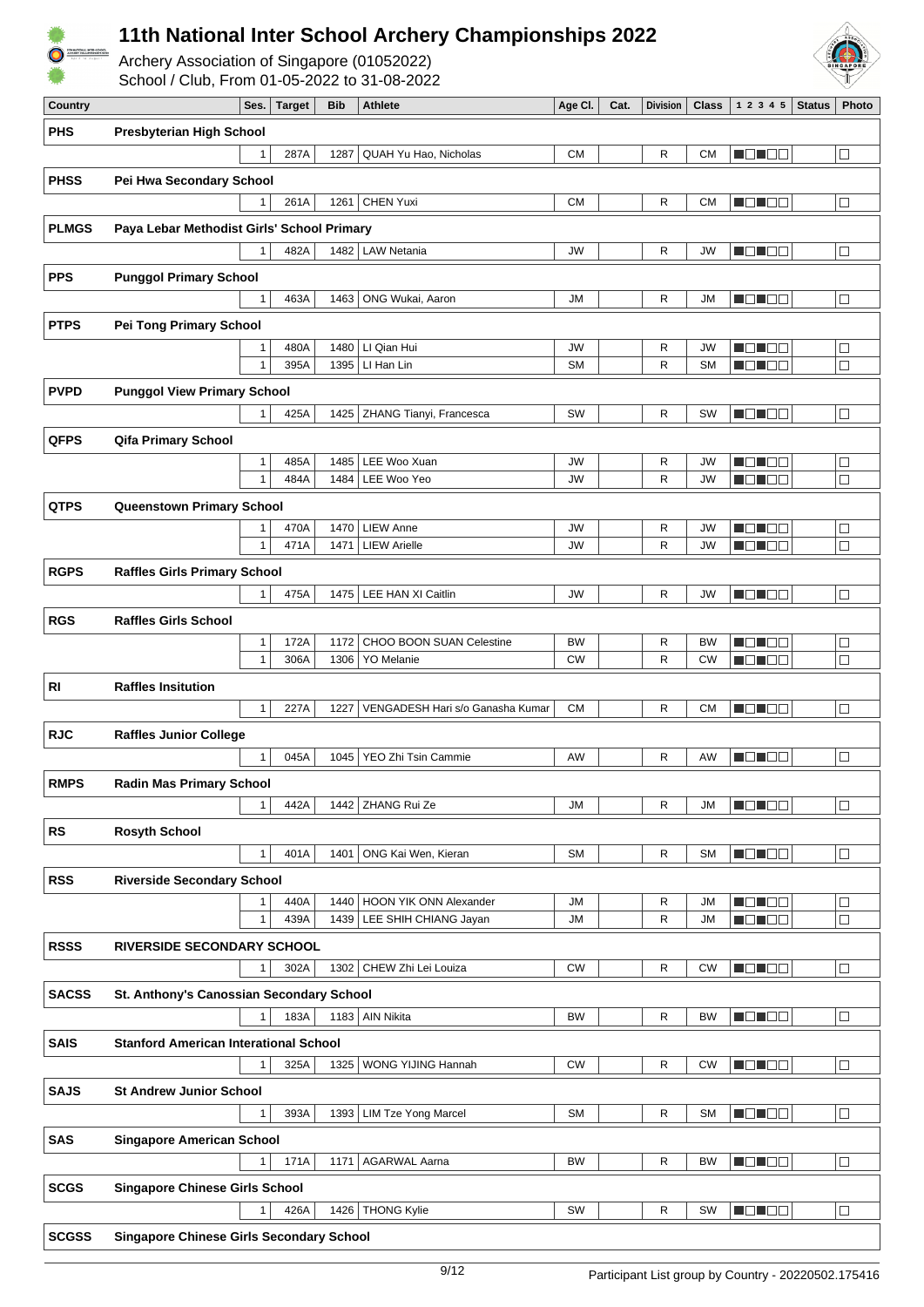

Archery Association of Singapore (01052022)



|                                                  |                                                         | 1                            | 322A         | 1322 | YEE En Ting                                                    | CW                     | R                 | CW                     | M O U O U                    | $\Box$           |
|--------------------------------------------------|---------------------------------------------------------|------------------------------|--------------|------|----------------------------------------------------------------|------------------------|-------------------|------------------------|------------------------------|------------------|
|                                                  |                                                         | $\mathbf{1}$                 | 326A         | 1326 | YEE Shu En                                                     | SW                     | R                 | SW                     | N ON DE                      | $\Box$           |
| <b>SHPS</b><br><b>St. Hilda's Primary School</b> |                                                         |                              |              |      |                                                                |                        |                   |                        |                              |                  |
|                                                  |                                                         | $\mathbf{1}$                 | 438A         | 1438 | <b>KE XiYan</b>                                                | JM                     | R                 | JM                     | N EN EN                      | $\Box$           |
|                                                  |                                                         | $\mathbf{1}$                 | 402A         | 1402 | ANG Zhao Ding, Ethan                                           | <b>SM</b>              | $\mathsf{R}$      | <b>SM</b>              | N EN EN                      | $\Box$           |
|                                                  |                                                         |                              |              |      |                                                                |                        |                   |                        |                              |                  |
| SJII                                             | St. Joseph's Institution International                  |                              |              |      |                                                                |                        |                   |                        |                              |                  |
|                                                  |                                                         | $\mathbf{1}$                 | 021A         | 1021 | DOMINIC PETER CHAN De Yuan                                     | AM                     | R<br>$\mathsf{R}$ | AM                     | n din Elio                   |                  |
|                                                  |                                                         | $\mathbf{1}$<br>$\mathbf{1}$ | 128A<br>126A | 1128 | <b>LIAN Peihao</b><br>1126   PIERRE TAY Lucas                  | <b>BM</b><br><b>BM</b> | R                 | <b>BM</b><br><b>BM</b> | N ON OO<br>N EN EE           | □<br>$\Box$      |
|                                                  |                                                         |                              |              |      |                                                                |                        |                   |                        |                              |                  |
| <b>SJIIES</b>                                    | St. Joseph Instituition INternational Elementary School |                              |              |      |                                                                |                        |                   |                        |                              |                  |
|                                                  |                                                         | 1                            | 380A         | 1380 | RONAN O'REILLY Javier                                          | <b>SM</b>              | $\mathsf{R}$      | <b>SM</b>              | MEN EB                       | $\Box$           |
| <b>SKIS</b>                                      | Singapore Korean International School                   |                              |              |      |                                                                |                        |                   |                        |                              |                  |
|                                                  |                                                         | $\mathbf{1}$                 | 025A         | 1025 | LEE Hae Chan                                                   | AM                     | R                 | AM                     | MON DE                       | $\Box$           |
| <b>SPS</b>                                       | <b>Sembawang Primary School</b>                         |                              |              |      |                                                                |                        |                   |                        |                              |                  |
|                                                  |                                                         | 1                            | 362A         | 1362 | SARAVANAKUMAR Mithunram                                        | <b>SM</b>              | R                 | <b>SM</b>              | MENDER                       | $\Box$           |
|                                                  |                                                         |                              |              |      |                                                                |                        |                   |                        |                              |                  |
| <b>SSPS</b>                                      | <b>St Stephen's Primary School</b>                      |                              |              |      |                                                                |                        |                   |                        |                              |                  |
|                                                  |                                                         | 1                            | 437A         | 1437 | <b>TIMOTHY CHEONG Ruihe</b>                                    | JM                     | R                 | JM                     | NOTOO                        | $\Box$           |
| SSS                                              | <b>Serangoon Secondary School</b>                       |                              |              |      |                                                                |                        |                   |                        |                              |                  |
|                                                  |                                                         | $\mathbf{1}$                 | 119A         |      | 1119   WINSTON TAN Wen Ler                                     | <b>BM</b>              | R                 | <b>BM</b>              | MONDE.                       | $\Box$           |
| <b>SST</b>                                       | <b>School of Science and Technology</b>                 |                              |              |      |                                                                |                        |                   |                        |                              |                  |
|                                                  |                                                         | $\mathbf{1}$                 | 136A         | 1136 | LIM Yu Siong Davin                                             | <b>BM</b>              | R                 | <b>BM</b>              | N EN BE                      | □                |
|                                                  |                                                         | $\mathbf{1}$                 | 135A         | 1135 | SEOW Jin Jing Kyan                                             | <b>BM</b>              | $\mathsf{R}$      | <b>BM</b>              | n din Ele                    | $\Box$           |
|                                                  |                                                         | $\mathbf{1}$                 | 343A         | 1343 | RUZSICKSCA Natalie                                             | <b>CW</b>              | $\mathsf{R}$      | <b>CW</b>              | MENDER                       | $\Box$           |
|                                                  |                                                         |                              |              |      |                                                                |                        |                   |                        |                              |                  |
| <b>TGPS</b>                                      | <b>Teck Ghee Primary School</b>                         |                              |              |      |                                                                |                        |                   |                        |                              |                  |
|                                                  |                                                         | $\mathbf{1}$                 | 420A         | 1420 | TEN Xin Hui Amanda                                             | SW                     | R                 | SW                     | N EN EIG                     | $\Box$           |
| <b>TJC</b>                                       | <b>Temasek Junior College</b>                           |                              |              |      |                                                                |                        |                   |                        |                              |                  |
|                                                  |                                                         | $\mathbf{1}$                 | 044A         | 1044 | SIDNEY CHEONG Kaiting                                          | AW                     | R                 | AW                     | ME DE L                      | $\Box$           |
| <b>TKPS</b>                                      | <b>Tanjong Katong Primary School</b>                    |                              |              |      |                                                                |                        |                   |                        |                              |                  |
|                                                  |                                                         | 1                            | 383A         |      | 1383 HUA Puhan                                                 | <b>SM</b>              | R                 | <b>SM</b>              | MEN E E                      | $\Box$           |
| <b>TKSS</b>                                      |                                                         |                              |              |      |                                                                |                        |                   |                        |                              |                  |
|                                                  | <b>Tanjong Katong Secondary School</b>                  |                              |              |      |                                                                |                        |                   |                        |                              |                  |
|                                                  |                                                         | $\mathbf{1}$                 | 344A         |      | 1344 TAN Yu Heng, Chloe                                        | CW                     | R                 | CW                     | <b>HOLLOD</b>                | $\Box$           |
| <b>TMJC</b>                                      | <b>Tampines Meridian Junior College</b>                 |                              |              |      |                                                                |                        |                   |                        |                              |                  |
|                                                  |                                                         | $\mathbf{1}$                 | 009A         | 1009 | NG Matthias Yi Zong                                            | AM                     | R                 | AM                     | <b>MONOG</b>                 | □                |
|                                                  |                                                         | $\mathbf{1}$                 | 052A         | 1052 | ANG Elson Ang Yi Zun                                           | AM                     | C                 | AM                     | <b>NOTO</b>                  | □                |
|                                                  |                                                         | $\mathbf{1}$                 | 053A         |      | 1053   NG Ng Wei Jie, Bryan                                    | AM                     | C                 | AM                     | N EN EIS                     | $\Box$           |
|                                                  |                                                         | $\mathbf{1}$<br>$\mathbf{1}$ | 055A<br>054A | 1055 | <b>TEOH Jeremiah Teoh Zhoujie</b><br>1054   ZHENG Zheng Junyan | AM<br>AM               | C<br>C            | AM<br>AM               | <b>HONOO</b><br><b>MONDO</b> | $\Box$<br>□      |
|                                                  |                                                         | $\mathbf{1}$                 | 059A         | 1059 | DANG En Qi, Lyss                                               | AW                     | C                 | AW                     | <b>REDEE</b>                 | $\Box$           |
|                                                  |                                                         | $\mathbf{1}$                 | 062A         | 1062 | LEK Khai Shuen, Heidi                                          | AW                     | C                 | AW                     | M S S S G                    | $\Box$           |
|                                                  |                                                         | $\mathbf{1}$                 | 060A         | 1060 | OON Tilly Yee Shan                                             | AW                     | С                 | AW                     | MEN ER                       | $\Box$           |
|                                                  |                                                         | $\mathbf{1}$                 | 061A         | 1061 | WAN NUR ZAFIRAH Binte Wan Zaini                                | AW                     | C                 | AW                     | <b>ROBOD</b>                 | $\Box$           |
|                                                  |                                                         | $\mathbf{1}$                 | 015A         | 1015 | BOEY Boey Yu Hang Kenny                                        | AM                     | R                 | AM                     | U O U O O                    | □                |
|                                                  |                                                         | $\mathbf{1}$                 | 014A         | 1014 | KANG Kiffer Kang Jia Rong                                      | AM                     | R                 | AM                     | N ON OO                      | $\Box$           |
|                                                  |                                                         | $\mathbf{1}$<br>$\mathbf{1}$ | 012A<br>013A | 1012 | LEE Darryl Lee Jia Le<br>1013   LIN Nathaniel Hugo Gratian Lin | AM<br>AM               | R<br>R            | AM<br>AM               | <u>Lici i cia</u><br>MOMOO   | □<br>□           |
|                                                  |                                                         | $\mathbf{1}$                 | 010A         | 1010 | TAN Ian Tan Siang                                              | AM                     | R                 | AM                     | N ON OO                      | □                |
|                                                  |                                                         | $\mathbf{1}$                 | 011A         | 1011 | ZHU Zhu Tingyi                                                 | AM                     | R                 | AM                     | N DI BE                      | $\Box$           |
|                                                  |                                                         | $\mathbf{1}$                 | 035A         | 1035 | KAUR Melisha Kaur                                              | AW                     | R                 | AW                     | MONDE                        | $\Box$           |
|                                                  |                                                         | $\mathbf{1}$                 | 039A         | 1039 | LIM Lim Jorja                                                  | AW                     | R                 | AW                     | MOMOO                        | □                |
|                                                  |                                                         | $\mathbf{1}$                 | 037A         | 1037 | LOW Nakeisha Low Si En                                         | AW                     | R                 | AW                     | MON DE                       | □                |
|                                                  |                                                         | $\mathbf{1}$                 | 036A         | 1036 | QIAN Qian Yining                                               | AW                     | R                 | AW                     | N ON OO                      | $\Box$           |
|                                                  |                                                         | $\mathbf{1}$<br>$\mathbf{1}$ | 038A<br>040A | 1038 | RAFI Siti Raudhah Binte Mohamed Raf                            | AW<br>AW               | R<br>R            | AW                     | N DI BE                      | $\Box$<br>$\Box$ |
|                                                  |                                                         |                              |              | 1040 | ZHENG Zheng Tongyan                                            |                        |                   | AW                     | M O N O O                    |                  |
| <b>TNS</b>                                       | <b>Tao Nan School</b>                                   |                              |              |      |                                                                |                        |                   |                        |                              |                  |
|                                                  |                                                         | $\mathbf{1}$                 | 403A         |      | 1403   LI Hanyi, Haron                                         | <b>SM</b>              | R                 | <b>SM</b>              | <b>NDL DE</b>                | $\Box$           |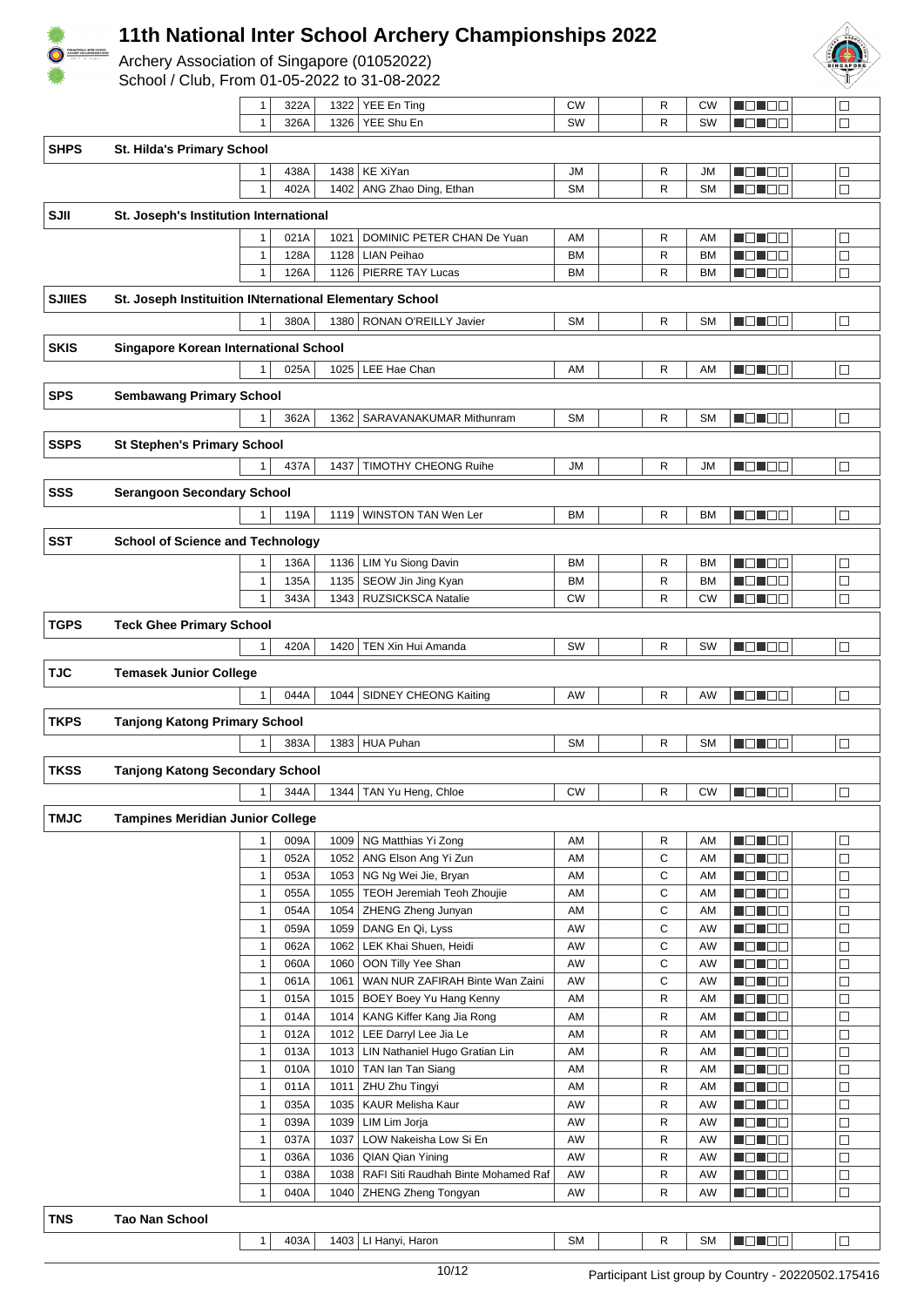

Archery Association of Singapore (01052022)



| Country     |                                                                    | Ses.              | <b>Target</b> | <b>Bib</b>   | <b>Athlete</b>                             | Age Cl.         | Cat. | <b>Division</b> | <b>Class</b> | 1 2 3 4 5           | <b>Status</b> | Photo            |
|-------------|--------------------------------------------------------------------|-------------------|---------------|--------------|--------------------------------------------|-----------------|------|-----------------|--------------|---------------------|---------------|------------------|
| <b>TNS</b>  | <b>Tao Nan School</b>                                              |                   |               |              |                                            |                 |      |                 |              |                     |               |                  |
|             |                                                                    |                   | 417A          | 1417         | EVA TEO Yu Han                             | SW              |      | R               | SW           | MONDER              |               | $\Box$           |
|             |                                                                    | $\mathbf{1}$      |               |              |                                            |                 |      |                 |              |                     |               |                  |
| <b>TPSS</b> | <b>Tampines Secondary School</b>                                   |                   |               |              |                                            |                 |      |                 |              |                     |               |                  |
|             |                                                                    | 1                 | 288A          | 1288         | CHAN Qi Hao, Ryan                          | СM              |      | R               | СM           | <b>NOTOU</b>        |               | $\Box$           |
|             |                                                                    |                   |               |              |                                            |                 |      |                 |              |                     |               |                  |
| <b>TSS</b>  | <b>Temasek Secondary School</b>                                    |                   |               |              |                                            |                 |      |                 |              |                     |               |                  |
|             |                                                                    | $\mathbf{1}$      | 166A          |              | 1166   CHONG Ning En                       | BW              |      | R               | <b>BW</b>    | <b>NDHEE</b>        |               | $\Box$           |
| <b>TTS</b>  | <b>Tanglin Trust School</b>                                        |                   |               |              |                                            |                 |      |                 |              |                     |               |                  |
|             |                                                                    | $\mathbf{1}$      | 173A          | 1173         | XIAO Yaxin                                 | <b>BW</b>       |      | R               | <b>BW</b>    | MEN EA              |               | $\Box$           |
|             |                                                                    | $\mathbf{1}$      | 397A          | 1397         | JU Grant                                   | <b>SM</b>       |      | R               | <b>SM</b>    | MON OO              |               | $\Box$           |
|             |                                                                    |                   |               |              |                                            |                 |      |                 |              |                     |               |                  |
| <b>TWSS</b> | <b>Teck Whye Secondary School</b>                                  |                   |               |              |                                            |                 |      |                 |              |                     |               |                  |
|             |                                                                    | $\mathbf{1}$      | 198A          | 1198         | KHOO Jia Xiang                             | BM              |      | С               | <b>BM</b>    | N DHE E             |               | $\Box$           |
|             |                                                                    | $\mathbf{1}$      | 058A          | 1058         | CHEW Hup Chong                             | AM              |      | C               | AM           | N EN EIG            |               | $\Box$           |
|             |                                                                    | $\mathbf{1}$      | 057A          | 1057         | MD SUKHAIMI Muhammad Nasrul Hady Bin       | AM              |      | C               | AM           | MONDER              |               | $\Box$           |
|             |                                                                    | $\mathbf{1}$      | 056A          | 1056         | TAN Adrian, Wan Kok                        | AM              |      | C               | AM           | MOL DE              |               | $\Box$           |
|             |                                                                    | $\mathbf{1}$      | 064A          | 1064         | TEO Jesslyn, Wen Wen                       | AW              |      | С               | AW           | MOND D              |               | $\Box$           |
|             |                                                                    | $\mathbf{1}$      | 063A          | 1063         | ZAHAZAD Nur Azalea Binte                   | AW              |      | C               | AW           | <u>n din bibli</u>  |               | $\Box$           |
|             |                                                                    | $\mathbf{1}$      | 199A          | 1199         | SIM Xavier, Kai Hing                       | BM<br><b>BM</b> |      | С<br>C          | ВM           | N ON OO             |               | $\Box$<br>$\Box$ |
|             |                                                                    | $\mathbf{1}$<br>1 | 200A<br>210A  | 1200<br>1210 | TEO Zhi Xiong, Zavier<br>LOW En Qi, Eunice | BW              |      | C               | BM<br>BW     | MEN E E<br>N ON BE  |               | $\Box$           |
|             |                                                                    | $\mathbf{1}$      | 208A          | 1208         | LOW Wan Qi, Jeannice                       | <b>BW</b>       |      | C               | <b>BW</b>    | N EN EIS            |               | $\Box$           |
|             |                                                                    | $\mathbf{1}$      | 209A          | 1209         | TOH Shermaine, XinYing                     | <b>BW</b>       |      | C               | BW           | Mana kata           |               | $\Box$           |
|             |                                                                    | $\mathbf{1}$      | 017A          | 1017         | KOH Chin Kai, Louis                        | AM              |      | R               | AM           | MONDE               |               | $\Box$           |
|             |                                                                    | $\mathbf{1}$      | 018A          | 1018         | MOHAMMED SALIHIN Afiq Farihin Bin          | AM              |      | R               | AM           | MON 80              |               | $\Box$           |
|             |                                                                    | $\mathbf{1}$      | 016A          | 1016         | TAN Zi Yuan                                | AM              |      | R               | AM           | N DI BE             |               | $\Box$           |
|             |                                                                    | $\mathbf{1}$      | 042A          | 1042         | MOHAMMED RINO SHAHRIL Aqiilah Iffah Binte  | AW              |      | R               | AW           | <u>n din biblio</u> |               | $\Box$           |
|             |                                                                    | 1                 | 041A          | 1041         | SANWAN Dian Farhah Binte                   | AW              |      | R               | AW           | MO SE               |               | $\Box$           |
|             |                                                                    | $\mathbf{1}$      | 043A          |              | 1043   TAN Rachel, Wan Shan                | AW              |      | R               | AW           | MON O W             |               | $\Box$           |
|             |                                                                    | $\mathbf{1}$      | 114A          | 1114         | ANG Wei Lin, Patrick                       | <b>BM</b>       |      | R               | ВM           | <u>in din se</u>    |               | $\Box$           |
|             |                                                                    | $\mathbf{1}$      | 116A          | 1116         | HAW Wai Yi, Josh                           | <b>BM</b>       |      | R               | <b>BM</b>    | M D H B B           |               | $\Box$           |
|             |                                                                    | $\mathbf{1}$      | 117A          | 1117         | RAMDZAN Nor Hamizan Bin                    | <b>BM</b>       |      | R               | <b>BM</b>    | MO SE               |               | $\Box$           |
|             |                                                                    | $\mathbf{1}$      | 115A          | 1115         | TAN Yan Zhi, Galven                        | <b>BM</b>       |      | R               | <b>BM</b>    | MO MOL              |               | $\Box$           |
|             |                                                                    | $\mathbf{1}$      | 161A          | 1161         | FEISAL Sara Falise binte Muhammad          | <b>BW</b>       |      | R               | BW           | N ON OO             |               | $\Box$           |
|             |                                                                    | 1                 | 162A          | 1162         | GANESHAN Shrika Rajesh                     | BW              |      | R               | BW           | <u>i di Ba</u>      |               | $\Box$           |
|             |                                                                    | $\mathbf{1}$      | 163A          | 1163         | LOW Le En                                  | ВW              |      | R               | BW           | <u> Helia e E</u>   |               | □                |
|             |                                                                    | $\mathbf{1}$      | 307A          | 1307         | NANTHAR KUMAR Talitha                      | CW              |      | R               | <b>CW</b>    | N E N E E           |               | $\Box$           |
|             | <b>UWCSEA</b> United World College of South East Asia Dover Campus |                   |               |              |                                            |                 |      |                 |              |                     |               |                  |
|             |                                                                    | $\mathbf{1}$      | 129A          | 1129         | <b>CUI Aaron</b>                           | <b>BM</b>       |      | R               | <b>BM</b>    | N ON DO             |               | $\Box$           |
|             |                                                                    | $\mathbf{1}$      | 285A          | 1285         | OH Hyun Woo Albert                         | <b>CM</b>       |      | R               | CМ           | N ON OO             |               | $\Box$           |
|             |                                                                    | $\mathbf{1}$      | 266A          | 1266         | SHIN Jun Woo                               | СM              |      | R               | CМ           | M O U O O           |               | $\Box$           |
|             |                                                                    | $\mathbf{1}$      | 286A          | 1286         | TANG BoXiang Roy                           | СM              |      | R               | CМ           | N O N O O           |               | $\Box$           |
|             |                                                                    | $\mathbf{1}$      | 284A          | 1284         | <b>TAO Ansell</b>                          | СM              |      | R               | СM           | N DI BE             |               | $\Box$           |
|             |                                                                    | $\mathbf{1}$      | 341A          | 1341         | <b>ONG Simone</b>                          | <b>CW</b>       |      | R               | СW           | ME HEL              |               | $\Box$           |
|             |                                                                    | $\mathbf{1}$      | 477A          | 1477         | SHIN Chae Yun                              | <b>JW</b>       |      | R               | JW           | MEN DE              |               | □                |
|             |                                                                    | $\mathbf{1}$      | 483A          | 1483         | <b>TAO Angelina</b>                        | <b>JW</b>       |      | R               | JW           | N ON OO             |               | $\Box$           |
|             |                                                                    | $\mathbf{1}$      | 433A          | 1433         | JU Helen                                   | SW              |      | R               | SW           | N O N O O           |               | $\Box$           |
| <b>VS</b>   | <b>Victoria School</b>                                             |                   |               |              |                                            |                 |      |                 |              |                     |               |                  |
|             |                                                                    | $\mathbf{1}$      | 259A          | 1259         | LEE Jun Leng Wayne                         | СM              |      | $\mathsf{R}$    | <b>CM</b>    | <b>NO HOO</b>       |               | $\Box$           |
|             |                                                                    |                   |               |              |                                            |                 |      |                 |              |                     |               |                  |
| <b>WGPS</b> | <b>West Grove Primary School</b>                                   |                   |               |              |                                            |                 |      |                 |              |                     |               |                  |
|             |                                                                    | 1                 | 457A          | 1457         | HARITH BIN SAIFUDIN Adam                   | JM              |      | R               | JМ           | N DIN OO            |               | $\Box$           |
|             |                                                                    | $\mathbf{1}$      | 390A          | 1390         | UBAYDULLAH BIN AZMAN Aariz                 | <b>SM</b>       |      | R               | <b>SM</b>    | MO SO               |               | $\Box$           |
| <b>WPS</b>  | <b>Westwood Primary School</b>                                     |                   |               |              |                                            |                 |      |                 |              |                     |               |                  |
|             |                                                                    | $\mathbf{1}$      | 405A          | 1405         | HUANG Tongtong                             | SW              |      | R               | SW           | n On DO             |               | $\Box$           |
|             |                                                                    |                   |               |              |                                            |                 |      |                 |              |                     |               |                  |
| <b>WSPS</b> | <b>West Spring Primary School</b>                                  |                   |               |              |                                            |                 |      |                 |              |                     |               |                  |
|             |                                                                    | $\mathbf{1}$      | 381A          | 1381         | LIM EN XU Lucas                            | SΜ              |      | R               | <b>SM</b>    | <b>NONDE</b>        |               | $\Box$           |
| <b>WSS</b>  | <b>Whitley Secondary School</b>                                    |                   |               |              |                                            |                 |      |                 |              |                     |               |                  |
|             |                                                                    |                   |               |              |                                            |                 |      |                 |              |                     |               |                  |
|             |                                                                    | $\mathbf{1}$      | 139A          |              | 1139 CHE Jun Tong, Lucas                   | ВM              |      | R               | <b>BM</b>    | MEN SE              |               | $\Box$           |